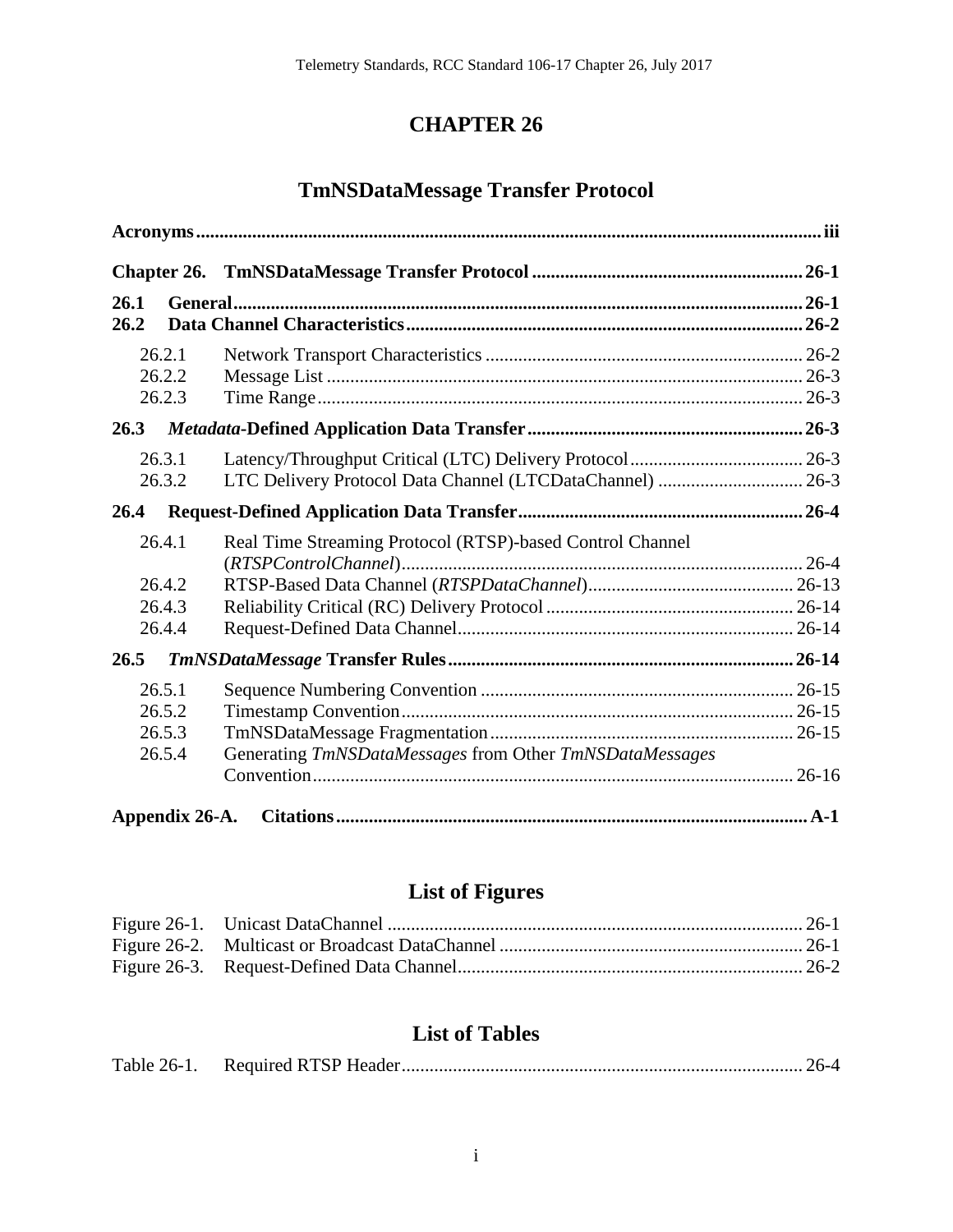Telemetry Standards, RCC Standard 106-17 Chapter 26, July 2017

This page intentionally left blank.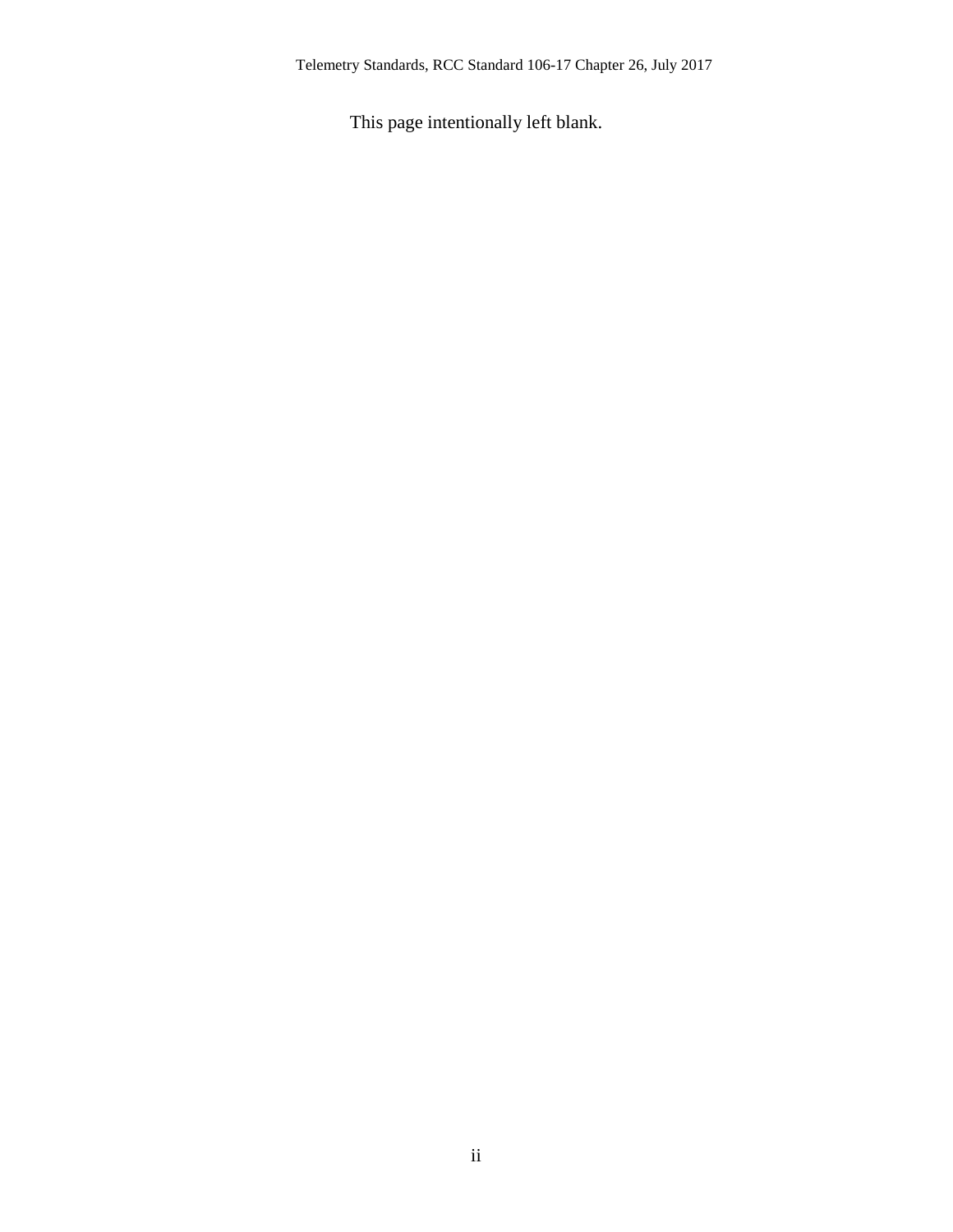# <span id="page-2-0"></span>**Acronyms**

| <b>DSCP</b>  | Differentiated Services Code Point                 |
|--------------|----------------------------------------------------|
| <b>IP</b>    | <b>Internet Protocol</b>                           |
| <b>LTC</b>   | Latency/Throughput Critical                        |
| <b>MDL</b>   | <b>Metadata Description Language</b>               |
| <b>PTP</b>   | <b>Precision Time Protocol</b>                     |
| <b>RFC</b>   | <b>Request for Comment</b>                         |
| <b>RTSP</b>  | <b>Real Time Streaming Protocol</b>                |
| <b>SMPTE</b> | Society of Motion Picture and Television Engineers |
| <b>TCP</b>   | <b>Transmission Control Protocol</b>               |
| <b>TmNS</b>  | <b>Telemetry Network Standard</b>                  |
| <b>UDP</b>   | <b>User Datagram Protocol</b>                      |
| URI          | uniform resource indicator                         |
|              |                                                    |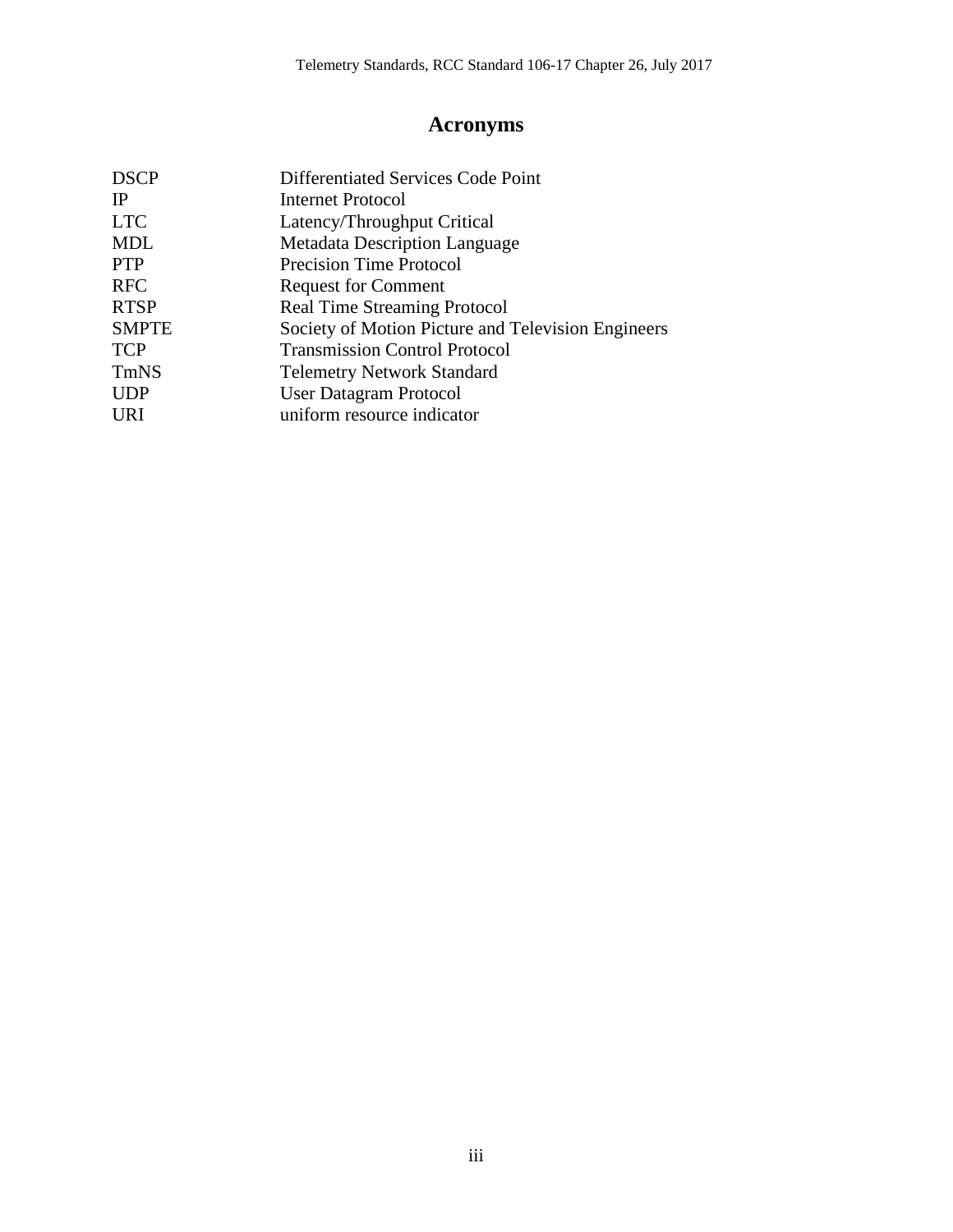Telemetry Standards, RCC Standard 106-17 Chapter 26, July 2017

This page intentionally left blank.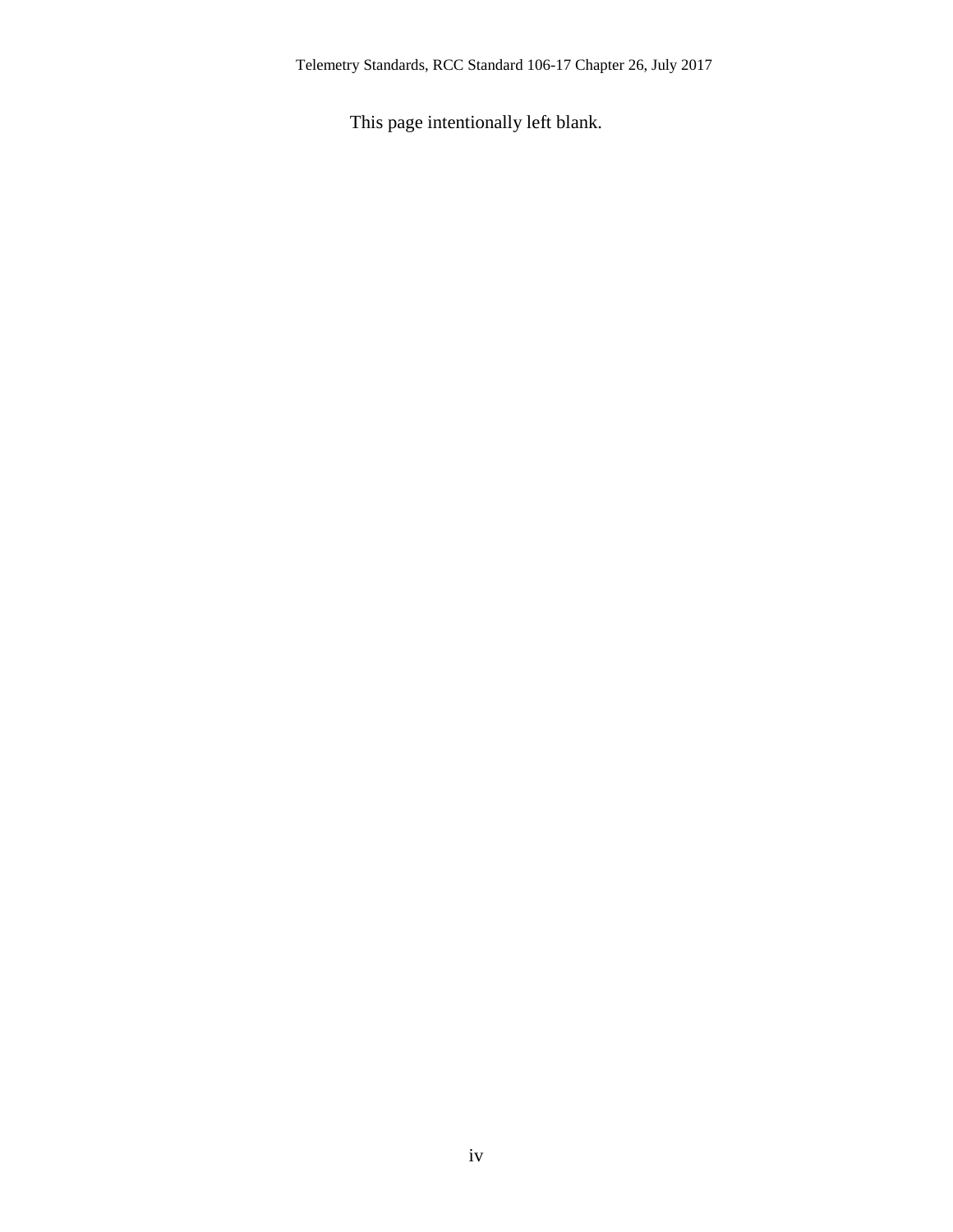## <span id="page-4-0"></span>**CHAPTER 26**

## **TmNSDataMessage Transfer Protocol**

### <span id="page-4-1"></span>**26.1 General**

This chapter defines how Telemetry Network Standard (TmNS)-specific data (*TmNSDataMessages*) are transferred between applications. A *DataSource* shall transmit *TmNSDataMessages* and a *DataSink* shall receive *TmNSDataMessages*. A *DataChannel* identifies a logical network connection used to transfer *TmNSDataMessages* between a *DataSource* and *DataSink*.

A unicast *DataChannel* is a logical network connection between a single *DataSource* and a single *DataSink*, as shown in [Figure 26-1.](#page-4-2)



Figure 26-1. Unicast DataChannel

<span id="page-4-2"></span>A multicast or broadcast *DataChannel* is a logical network connection between a single *DataSource* and one or more *DataSinks*, as shown in [Figure 26-2.](#page-4-3)



Figure 26-2. Multicast or Broadcast DataChannel

<span id="page-4-3"></span>This document describes how *DataChannels* are allocated and managed via application data transfer resources. [Chapter 25](http://www.wsmr.army.mil/RCCsite/Documents/106-17_Telemetry_Standards/Chapter25.pdf) defines the associated management resources. [Chapter 21](http://www.wsmr.army.mil/RCCsite/Documents/106-17_Telemetry_Standards/Chapter21.pdf) Appendix 21-B describes the bit numbering, bit ordering, and byte ordering conventions used in this chapter.

A *DataChannel* may be established by submitting a *ResourceRequest* to specific application data transfer resources or via metadata (i.e., described in a Metadata Description Language [MDL] instance document).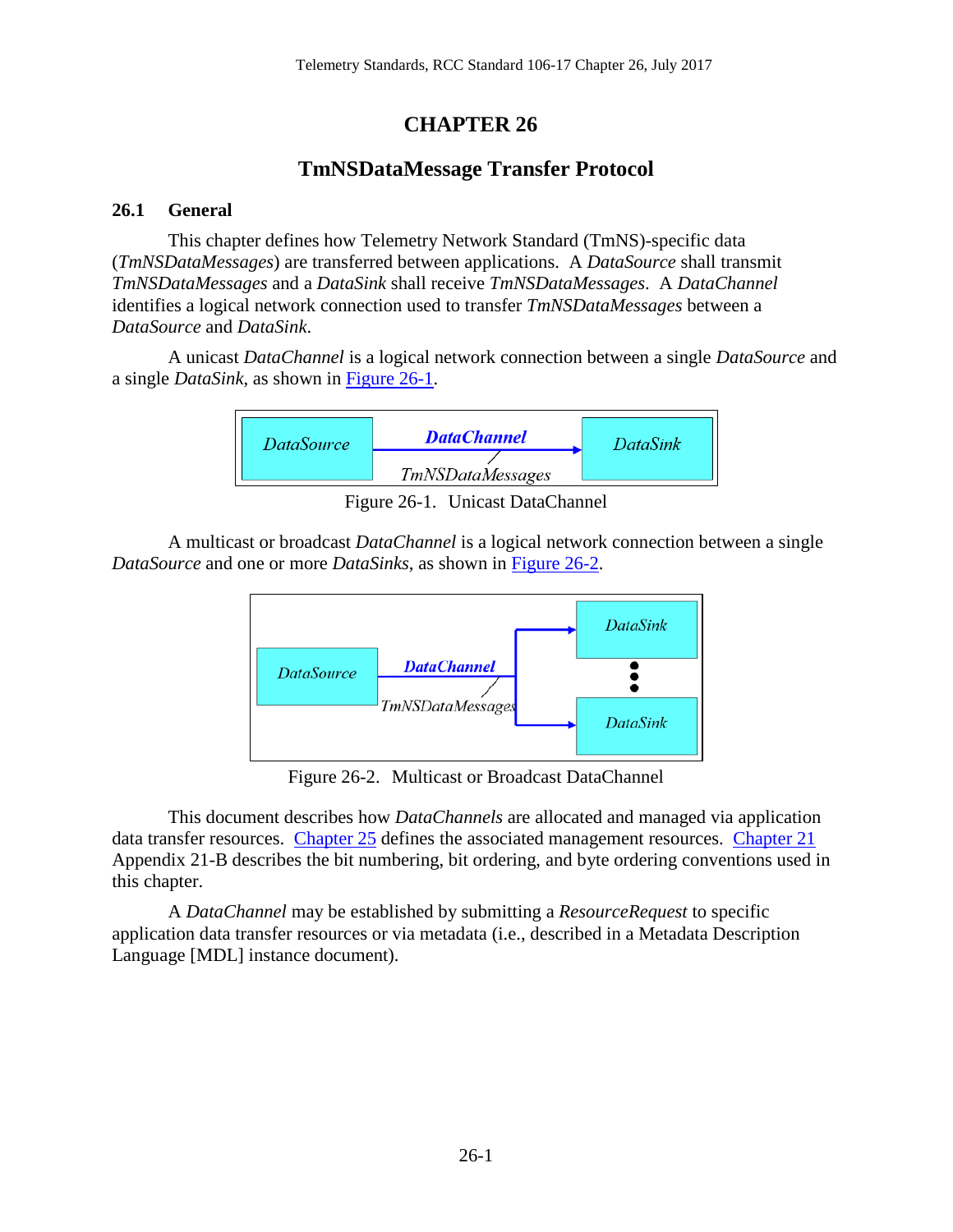

Figure 26-3. Request-Defined Data Channel

### <span id="page-5-2"></span><span id="page-5-0"></span>**26.2 Data Channel Characteristics**

The following information describes a *DataChannel*:

- Network Transport Characteristics
- Message List
- Time Range

### <span id="page-5-1"></span>26.2.1 Network Transport Characteristics

*TmNSDataMessages* shall be transported using either the User Data Protocol (UDP) or the Transmission Control Protocol (TCP). A *DataChannel* shall support a single Differentiated Services Code Point (DSCP) assignment as specified in the Quality of Service section of [Chapter](http://www.wsmr.army.mil/RCCsite/Documents/106-17_Telemetry_Standards/Chapter22.pdf)  [22.](http://www.wsmr.army.mil/RCCsite/Documents/106-17_Telemetry_Standards/Chapter22.pdf)

For a metadata-defined *DataChannel*, the network transport characteristics are specified in an MDL instance document. See Section [26.3](#page-6-2) for more information.

For a request-defined *DataChannel*, the network transport characteristics are included in the *ResourceRequest*. See Section [26.4](#page-7-0) for more information.

### <span id="page-5-3"></span>26.2.1.1 UDP DataChannel

All UDP-capable DataSources:

- shall support sending *TmNSDataMessages* via UDP/Internet Protocol (IP) multicast, as specified in [Chapter 22;](http://www.wsmr.army.mil/RCCsite/Documents/106-17_Telemetry_Standards/Chapter22.pdf)
- should support sending *TmNSDataMessages* via UDP/IP unicast or broadcast, as specified in [Chapter 22;](http://www.wsmr.army.mil/RCCsite/Documents/106-17_Telemetry_Standards/Chapter22.pdf)
- shall send one complete *TmNSDataMessage* or *TmNSDataMessage* fragment per UDP datagram.



It is anticipated that a future version of this chapter may allow for multiple *TmNSDataMessages* to be delivered in a single UDP datagram.

All UDP-capable *DataSinks*:

• shall support receiving *TmNSDataMessages* via UDP/IP multicast, as specified in [Chapter 22;](http://www.wsmr.army.mil/RCCsite/Documents/106-17_Telemetry_Standards/Chapter22.pdf)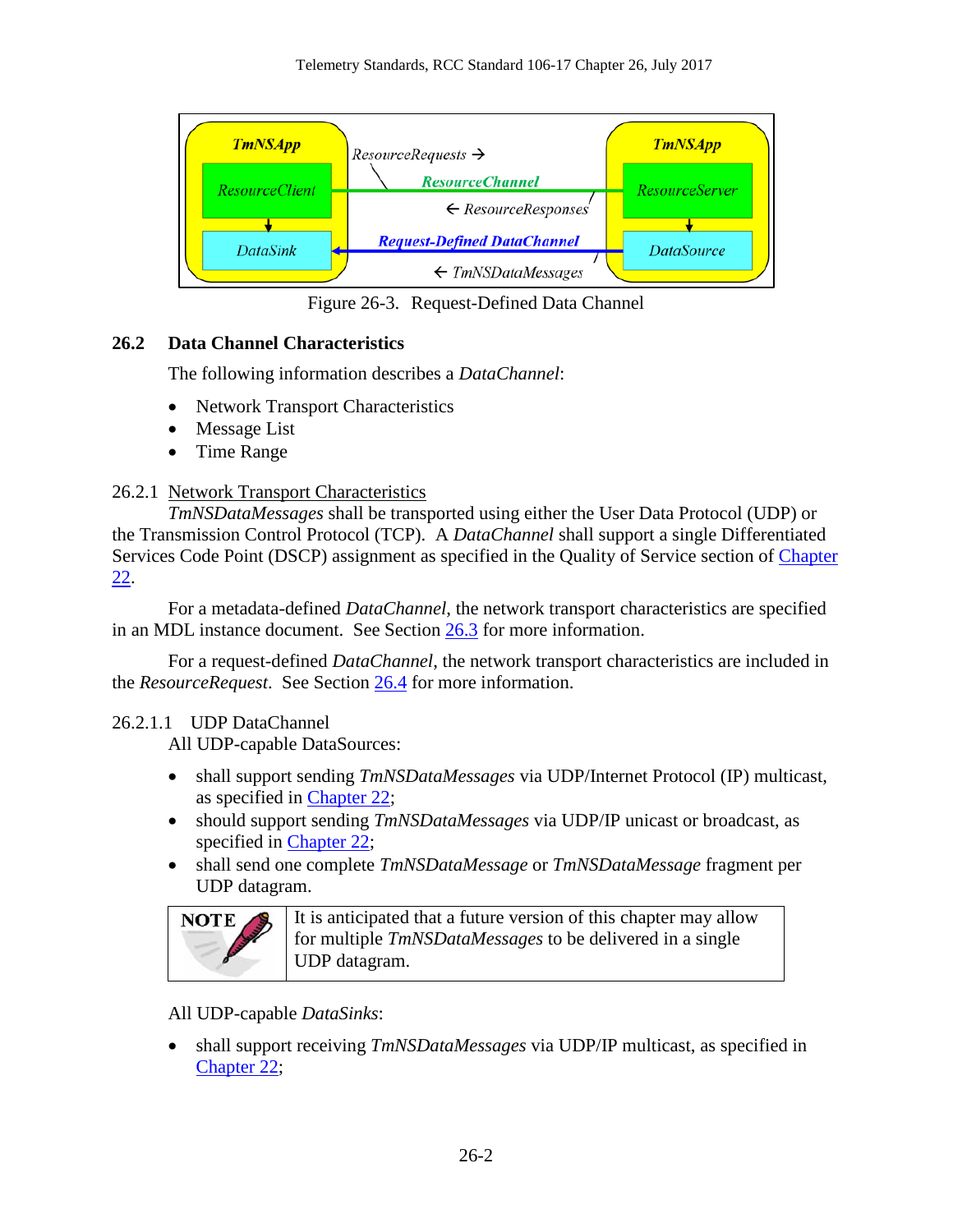• should support receiving *TmNSDataMessages* via UDP/IP unicast or broadcast, as specified in [Chapter 22.](http://www.wsmr.army.mil/RCCsite/Documents/106-17_Telemetry_Standards/Chapter22.pdf)

### 26.2.1.2 TCP DataChannel

All TCP-capable *DataSources* shall support sending *TmNSDataMessages* via TCP/IP, as specified in [Chapter 22.](http://www.wsmr.army.mil/RCCsite/Documents/106-17_Telemetry_Standards/Chapter22.pdf)

All TCP-capable *DataSinks* shall support receiving *TmNSDataMessages* via TCP/IP, as specified in [Chapter 22.](http://www.wsmr.army.mil/RCCsite/Documents/106-17_Telemetry_Standards/Chapter22.pdf)

### <span id="page-6-0"></span>26.2.2 Message List

A *TmNSDataMessage* List nominally contains a list of *MessageDefinitionIDs* and identifies which *TmNSDataMessages* shall be transported across the *DataChannel*.

For a request-defined *DataChannel*, the *TmNSDataMessage* list is included in the *ResourceRequest*.

For a metadata-defined *DataChannel*, the *TmNSDataMessage* list is defined in an MDL instance document. See Section [26.3](#page-6-2) for more information.

### <span id="page-6-1"></span>26.2.3 Time Range

A time range is comprised of a start time and end time where each time specifies one of the following:

- Past time: associated with retrieving data with timestamps before the current time;
- Present time: associated with current acquisition (e.g., live) data;
- Future time: associated with future acquisition data.

For a request-defined *DataChannel*, the time range shall be included in the *ResourceRequest*. Time ranges with various combinations of past, present, and future time are supported provided the end time is greater than the start time.

### <span id="page-6-2"></span>**26.3** *Metadata***-Defined Application Data Transfer**

Metadata-defined Application Data Transfer refers to the *TmNS*-specific application-level method of delivering *TmNSDataMessages* using an MDL instance document to specify *DataChannel* characteristics.

Metadata-defined *DataChannels* are opened at *TmNSApp* startup/reconfiguration and remain open indefinitely.

### <span id="page-6-3"></span>26.3.1 Latency/Throughput Critical (LTC) Delivery Protocol

The LTC Delivery Protocol is the *TmNS*-specific application-level method of delivering *TmNSDataMessages* via UDP.

### <span id="page-6-4"></span>26.3.2 LTC Delivery Protocol Data Channel (LTCDataChannel)

*LTCDataSources* and *LTCDataSinks* shall support UDP Data Channels as defined in Subsection [26.2.1.1](#page-5-3)

*LTCDataSources* shall transport *TmNSDataMessages* using the UDP destination address and port determined by the following descending order of precedence.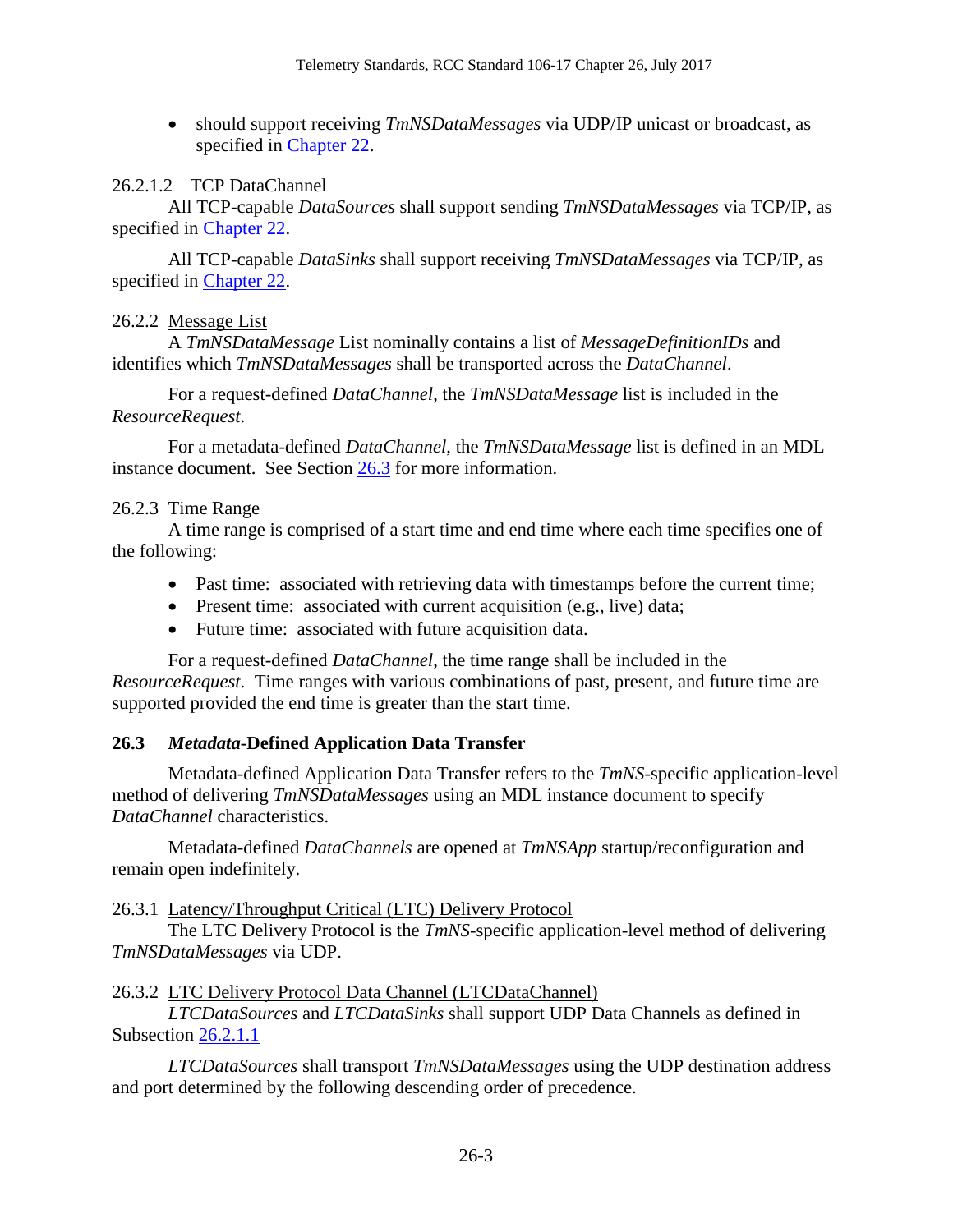- 1. The address and port associated with the *MDID* of the delivered *TmNSDataMessage* in the MDL instance document*.* If only the address is available, the default port is port 55555.
- 2. The broadcast IP address and port 55555.

*LTCDataSources* and *LTCDataSinks* shall comply with the standard *TmNSDataMessage*  structure and mechanisms as specified in [Chapter 24.](http://www.wsmr.army.mil/RCCsite/Documents/106-17_Telemetry_Standards/Chapter24.pdf)

### <span id="page-7-0"></span>**26.4 Request-Defined Application Data Transfer**

Request-defined Application Data Transfer refers to the *TmNS*-specific application-level method of delivering *TmNSDataMessages* via a *ResourceClient's* data request (*DataRequest*).

<span id="page-7-1"></span>26.4.1 Real Time Streaming Protocol (RTSP)-based Control Channel (*RTSPControlChannel*) DataSources and DataSinks (referred to as RTSPDataSources and RTSPDataSinks

respectively) using the RTSPControlChannel shall exchange control commands and parameters using RTSP, as specified in Request for Comment (RFC) 2326.<sup>[1](#page-7-3)</sup>

RTSPDataSources and RTSPDataSinks shall transport RTSP commands in the RTSPControlChannel using TCP.

The *RTSPDataSink* shall act as the RTSP client and the *RTSPDataSource* shall act as the RTSP server.

The RTSP server shall listen for a TCP connection on the TCP port specified in the **ListeningPort** element under the **TmNSRCDataSource** element in the MDL instance document. If no port is specified, then port 55554 shall be used.

The RTSP client shall establish an *RTSPControlChannel* using the TCP port specified in the **ListeningPort** element under the selected **TmNSRCDataSource** element in the MDL instance document. If no port is specified, then port 55554 shall be used.

The *RTSPControlChannel* shall use the same DSCP in both directions based on the DSCP selected at origination of the *RTSPControlChannel* by the *RTSPDataSink*.

When an *RTSPDataSource* cannot perform in the manner specified in this standard, the *RTSPDataSource* shall issue the appropriate error Status-Code specified in RFC 2326.

An *RTSPDataSource* shall return all *TmNSDataMessages* that match a particular *TmNS\_Request\_Defined\_URI* request and shall include an End of Data Indication (see Subsection [26.4.2.2\)](#page-16-1).

The *RTSPControlChannel* shall support the following RTSP commands: "OPTIONS" "SETUP," "TEARDOWN," "PLAY," and "PAUSE" methods. [Table 26-1](#page-7-2) identifies the required RTSP headers for the mandatory RTSP methods.

<span id="page-7-2"></span>

| Table 26-1. Required RTSP Header |             |                |                                      |  |
|----------------------------------|-------------|----------------|--------------------------------------|--|
| <b>Header</b>                    | <b>Type</b> | <b>Methods</b> | <b>Comment</b>                       |  |
| Bandwidth                        | Request     | <b>PLAY</b>    | See Subsection 26.4.1.3 for details. |  |

<span id="page-7-3"></span><sup>1</sup> Internet Engineering Task Force. "Real Time Streaming Protocol (RTSP)." RFC 2326. Obsoleted by RFC 7826. April 1998. Retrieved 8 May 2017. Available at [https://datatracker.ietf.org/doc/rfc2326/.](https://datatracker.ietf.org/doc/rfc2326/)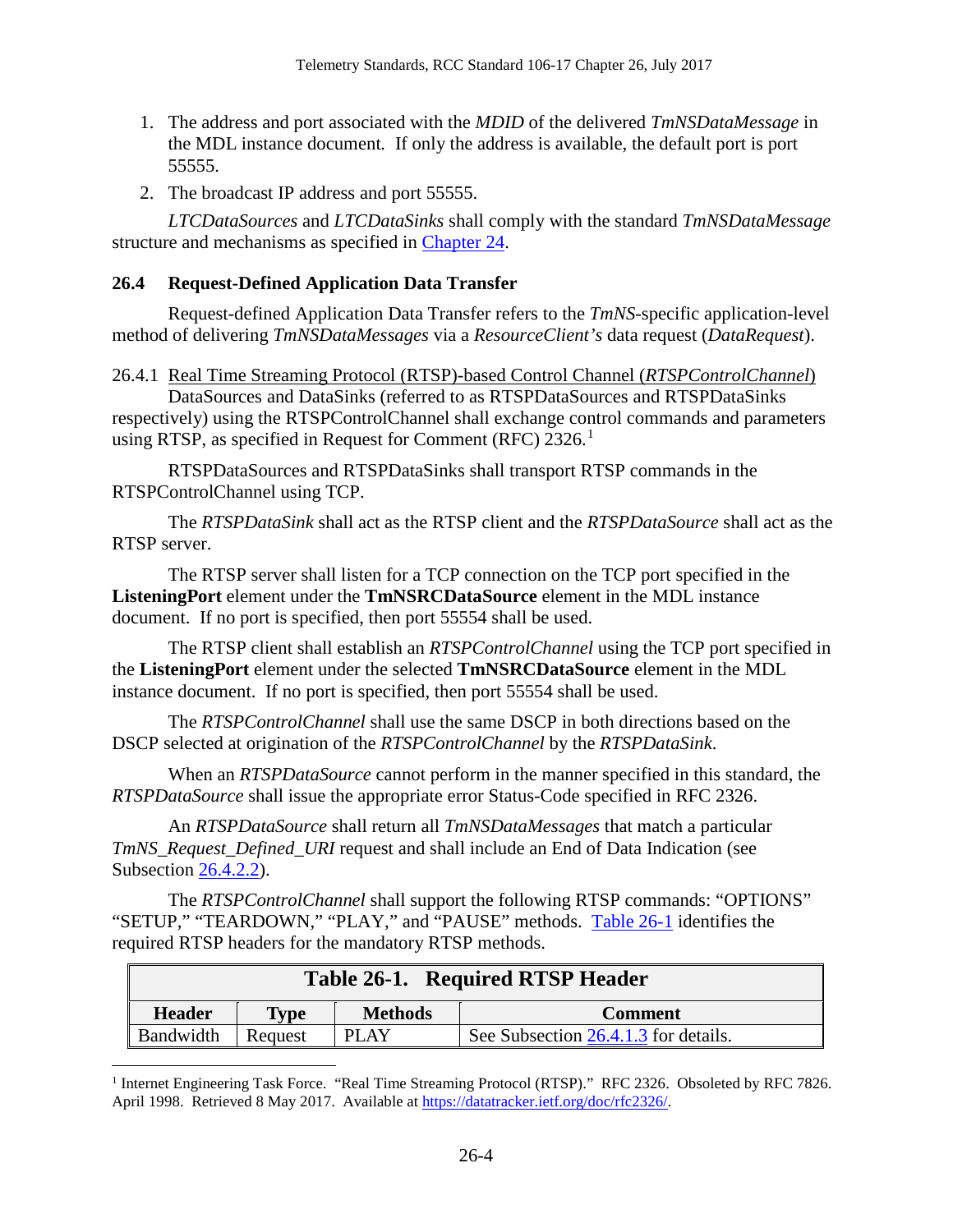| Connection       | Request  | ALL             | Only applicable connection token is "close". |
|------------------|----------|-----------------|----------------------------------------------|
|                  | Response |                 |                                              |
| CSeq             | Request  | <b>ALL</b>      |                                              |
|                  | Response |                 |                                              |
| Public           | Response | <b>OPTIONS</b>  | Only used in response to an OPTION request.  |
| Range            | Request  | <b>PLAY</b>     | See Subsection 26.4.1.2 for details.         |
|                  | Response |                 |                                              |
| Session          | Request  | PLAY,           |                                              |
|                  | Response | PAUSE,          |                                              |
|                  |          | <b>TEARDOWN</b> |                                              |
| Speed            | Request  | <b>PLAY</b>     | See Subsection 26.4.1.3 for details.         |
| <b>Transport</b> | Request  | <b>SETUP</b>    | See Subsection 26.4.1.1 for details.         |
|                  | Response |                 |                                              |

All RTSP clients and servers may support additional RTSP commands and associated header fields as specified in Request for Comment (RFC) 2326.

### <span id="page-8-0"></span>26.4.1.1 Transport Header

The RTSP transport header shall be supported by *RTSPDataSources* and *RTSPDataSinks* using the *RTSPControlChannel*. The transport header indicates which transport protocol is to be used and configures its parameters, such as destination address, multicast time-to-live, and destination port. A transport request header field may contain a list of transport options acceptable to the client. Transport options are comma-separated, listed in order of preference. Parameters may be added to each transport option, separated by a semicolon. All *RTSPDataSources* and *RTSPDataSinks* shall support the following transport header parameters.

| Transport          |     | "Transport" ":"                              |
|--------------------|-----|----------------------------------------------|
|                    |     | $1$ \#transport-spec                         |
| transport-spec     | $=$ | transport-protocol/profile[/lower-transport] |
|                    |     | *parameter                                   |
| transport-protocol | $=$ | " TMNS "                                     |
| profile            | $=$ | "TMNSP"                                      |
| lower-transport    | $=$ | " TCP"<br>"UDP"                              |
| parameter          | $=$ | ( "unicast"   "multicast" )                  |
|                    |     | ";" "destination" [ "=" address ]            |
|                    |     |                                              |
|                    |     | " $i$ " "client_port" "=" port [ "-" port ]  |
| ttl                | $=$ | $1*3(DIGIT)$                                 |
| port               | $=$ | $1*5(DIGIT)$                                 |
| address            | $=$ | host                                         |
|                    |     |                                              |

| NOTE <sub>4</sub> | This standard deviates from RFC 2326 (which states that a lower-         |  |  |  |
|-------------------|--------------------------------------------------------------------------|--|--|--|
| <b>SALL</b>       | transport protocol of "TCP" results in interleaving user-request data    |  |  |  |
|                   | onto the <i>RTSPControlChannel</i> ) by interpreting the lower-transport |  |  |  |
|                   | protocol of "TCP" as requiring a separate TCP data channel (not an       |  |  |  |
|                   | interleaved control+data channel). See Subsection 26.4.2.                |  |  |  |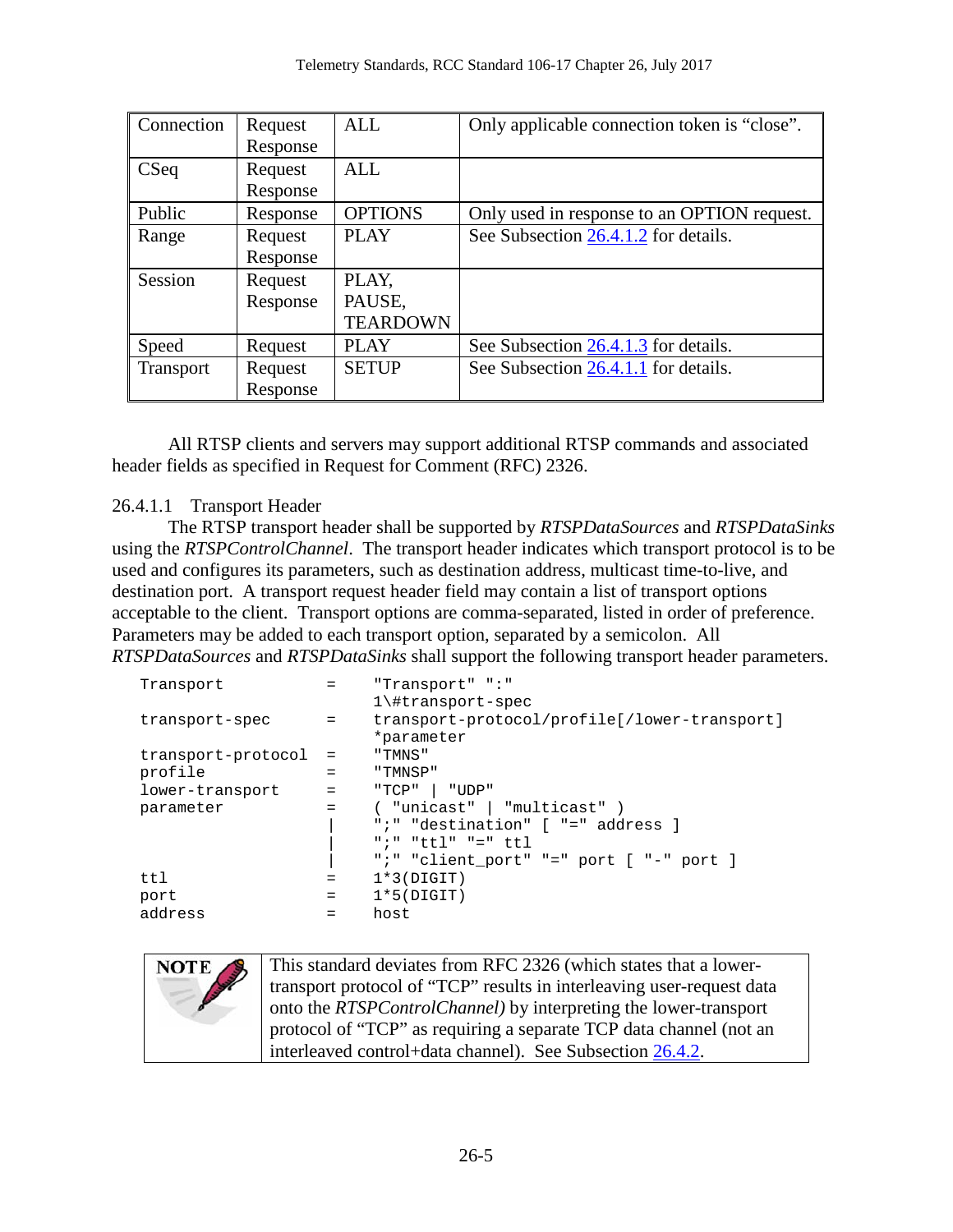### <span id="page-9-0"></span>26.4.1.2 Range Header

The following Precision Time Protocol (PTP) Time Range format shall be supported in the Range Header by *RTSPDataSources* and *RTSPDataSinks* using the *RTSPControlChannel*.

```
ptp-range = "ptp-clock" "=" ptp-startTime "-" [ ptp-endTime ]<br>ptp-startTime = "start" | "now" | TmNStimestamp*
ptp-startTime = "start" | "now" | TmNStimestamp*<br>ptp-endTime = "end" | "now" | TmNStimestamp*
ptp-endTime = "end"
```
\*TmNStimestamp format is defined in [Chapter 22](http://www.wsmr.army.mil/RCCsite/Documents/106-17_Telemetry_Standards/Chapter22.pdf) Subsection 22.5.1.3.6.

The following rules shall be supported for the PTP time range.

- If a ptp-endTime is specified, then the ptp-endTime shall be greater than the ptp-startTime.
- A "start" constant shall be interpreted as the earliest **MessageTimestamp** of all available *TmNSDataMessages*. A "now" or "end" constant shall be interpreted as inclusive of the latest **MessageTimestamp** of all available *TmNSDataMessages* at the receipt of the

request.

- Not specifying a ptp-endTime or specifying a ptp-endTime that exceeds the latest **MessageTimestamp** of all available *TmNSDataMessages* results in the *RTSPDataSource* transmitting data from the ptp-startTime to the last available requested *TmNSDataMessage* and then continually transmitting received requested *TmNSDataMessages* until one of the following conditions occurs:
	- o The ptp-endTime is specified and the **MessageTimestamp** of a received requested *TmNSDataMessage* is equal to or exceeds the specified ptpendTime;
	- o A TEARDOWN is executed;
	- o The TCP-based *RCDataChannel* is closed;

For all of the above conditions except the RCDataChannel closure, the RTSPDataSource shall transmit an End of Data Indication (see Subsection [26.4.2.2\)](#page-16-1) prior to closing the RCDataChannel.

- Requests with no ptp-endTime shall remain active until a TEARDOWN is executed.
- If no *TmNSDataMessages* are available, the *DataSource* shall return a status code of 412 ("Precondition Failed") except in the case where the ptp-startTime is set to "start" or "end" and the ptp-endTime is not set.
- If a time range specification does not satisfy the aforementioned rules, the *RTSPDataSource* shall return a status code of 457 ("Invalid Range").

To support *TmNSDataMessage's* native Message Timestamp format, *RTSPDataSources*  and *RTSPDataSinks* implementing the *RTSPControlChannel* shall support the following modifications to RFC 2326, Section 12.29 ("Range"):

1. The PTP Time Range format shall be supported;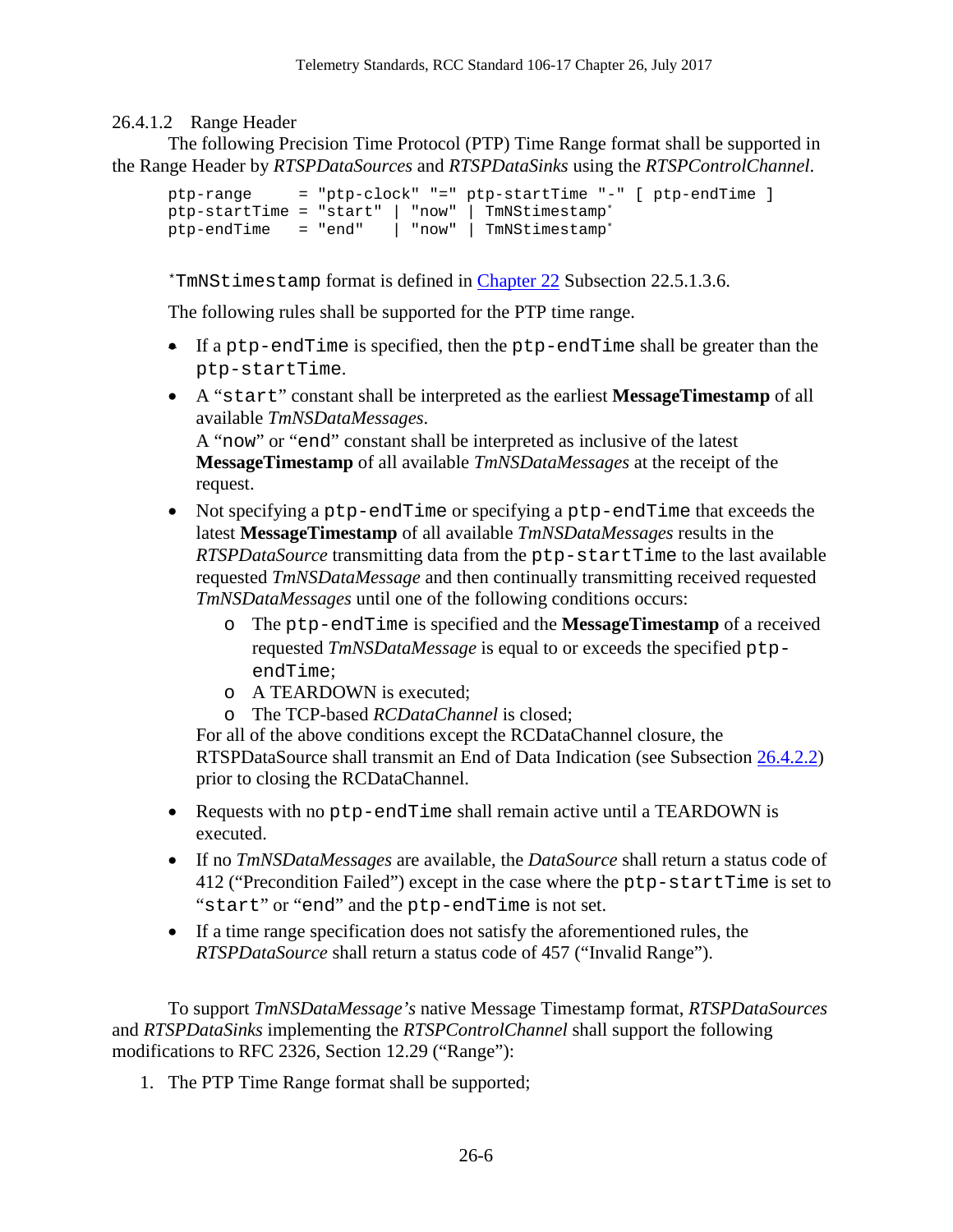- 2. The Network Time Protocol and Universal Coordinated Time time range formats may be supported;
- 3. The "time=" option may be supported with the addition of the PTP time range format.

```
Range = "Range" ":" 1\#ranges-specifier
                    [ ";" "time" "=" utc-time | TmNStimestamp1 ] 
ranges-specifier = npt-range | utc-range | smpte-range | ptp-range1
```
**<sup>1</sup>** Bold items are new; the remaining items are defined in RFC 2326.

If the RTSP Range header is not specified, then data shall be supplied as though a "start" constant was given for the ptp-startTime, an "end" constant was given for the ptp-endTime, and no value for the "time" option was given.

The RTSP Range header represents only a request for a time range, and standard errors should be returned when requests cannot be serviced or in-progress connections fail.



The inclusiveness and exclusiveness of range intervals is specified in Section 12.29 of RFC 2326.

*RTSPDataSources* and *RTSPDataSinks* shall interpret ptp-startTime and ptpendTime values as measurement time, not as message time.



The first *TmNSDataMessage* returned for a specified ptp-startTime shall be the requested *TmNSDataMessage* with the latest **MessageTimestamp** that is less than or equal to the ptp-startTime.

If the ptp-startTime precedes the earliest available requested *TmNSDataMessage's* **MessageTimestamp**, the earliest requested *TmNSDataMessage* shall be the first *TmNSDataMessage* returned.

<span id="page-10-0"></span>26.4.1.3 Bandwidth and Speed Headers

**NOTE** 

The RTSP Speed header shall be supported by RTSPDataSources using the RTSPControlChannel.

The RTSP Speed header should be supported by RTSPDataSinks using the RTSPControlChannel.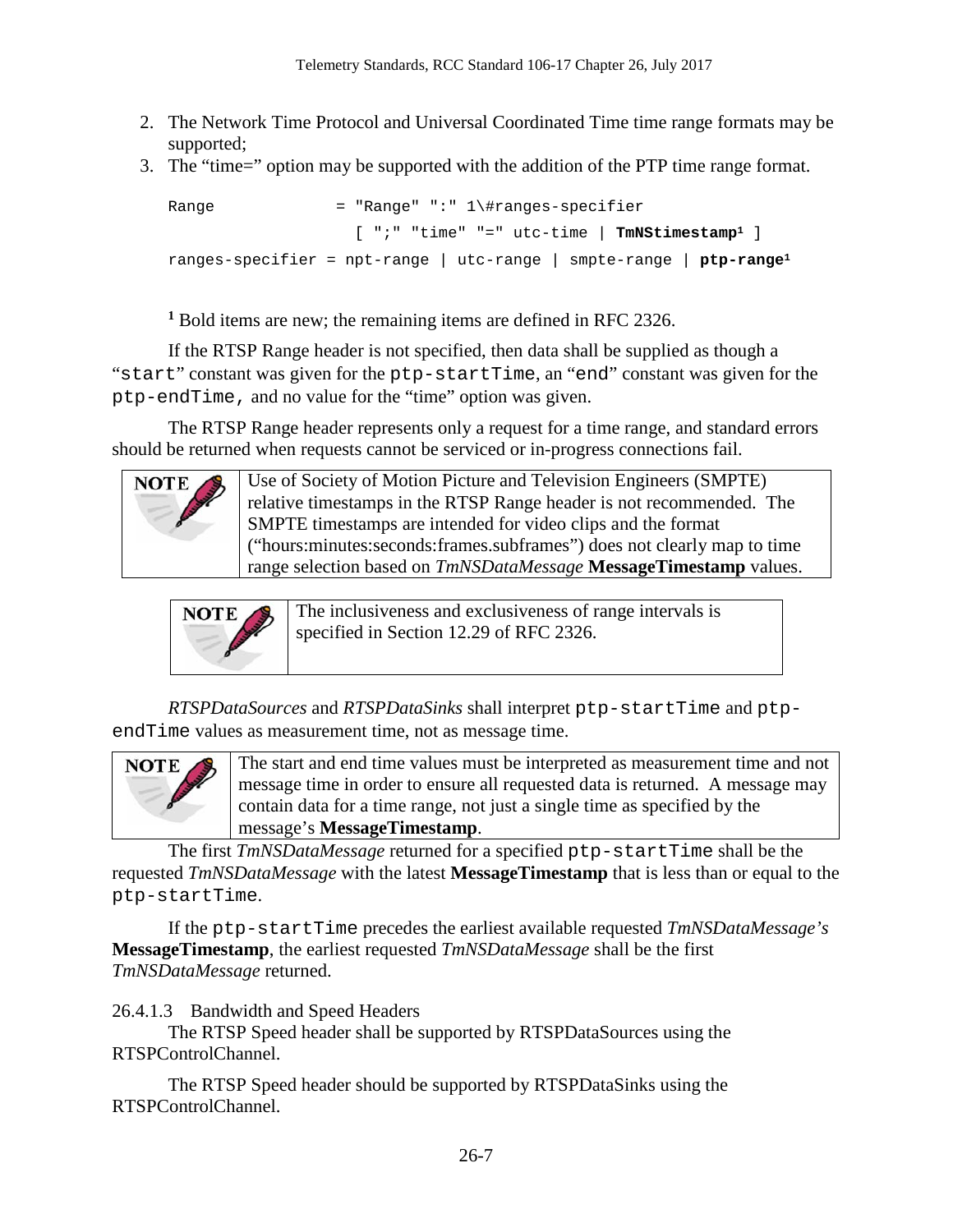For the RTSP Speed header, normal speed (1.0) shall be defined as the rate at which *TmNSDataMessage* MessageTimestamp values progress.



The RTSP Bandwidth header shall be supported by *RTSPDataSources* using the *RTSPControlChannel*.

The RTSP Bandwidth header should be supported by *RTSPDataSinks* using the *RTSPControlChannel*.

If the RTSP Speed and Bandwidth headers are not specified, then data shall be supplied as fast as possible, as regulated by the resources between the *RTSPDataSource* and the *RTSPDataSink*.

*RTSPDataSinks* shall not specify both the RTSP Speed and Bandwidth headers in the same request.

26.4.1.4 Request-Defined Uniform Resource Indicator (URI) Syntax

The RTSP methods used in the *RTSPControlChannel* shall use the *TmNS\_Request\_Defined\_URI* to request specific data from an *RTSPDataSource*. The *TmNS\_Request\_Defined\_URI* shall use the generic syntax for URIs as specified in [Chapter 22](http://www.wsmr.army.mil/RCCsite/Documents/106-17_Telemetry_Standards/Chapter22.pdf) as specialized below.

```
TmNS_Request_Defined_URI =
```

```
 "rtsp://" TmNShost [ ":" TmNShostport ] "/" "TmNS" "/" TmNSversion "/" 
 [ TmNSlist "/" ] [ TmNSdestIP [ ":" TmNSdestport ] "/" ]
 [ "-" TmNSplaybackopt "/" ] [ "-" TmNStimeopt "/" ]
 [ "/" TmNSdeliveryDSCP ]
```

| TmNShost                         | = TmNShostname   TmNSIPv4address                                    |
|----------------------------------|---------------------------------------------------------------------|
| TmNShostname                     | = * (TmNSdomainlabel ".") TmNStoplabel [ "."]                       |
| TmNSdomainlabel                  | = TmNSalphanum   TmNSalphanum * ( TmNSalphanum   "-" ) TmNSalphanum |
| TmNStoplabel                     | $=$ ALPHA   ALPHA $*($ TmNSalphanum   "-" ) TmNSalphanum            |
| TmNSIPv4address                  | $= 1*$ DIGIT "." $1*$ DIGIT "." $1*$ DIGIT "." $1*$ DIGIT           |
| $T$ mNShostport = $1 *$ DIGIT    |                                                                     |
| $T$ mNSdeliveryDSCP = $1$ *DIGIT |                                                                     |
|                                  |                                                                     |
| TmNSversion                      | $= "1.0"$                                                           |
|                                  |                                                                     |
| TmNSlist                         | $=$ (1*TmNSmdidlist)   (1*(TmNSpdidlist ">" TmNSdeliverymdid))      |
|                                  | (1*(TmNSmeasidlist ">" TmNSdeliverymdid "<" TmNSdeliverypdid ))     |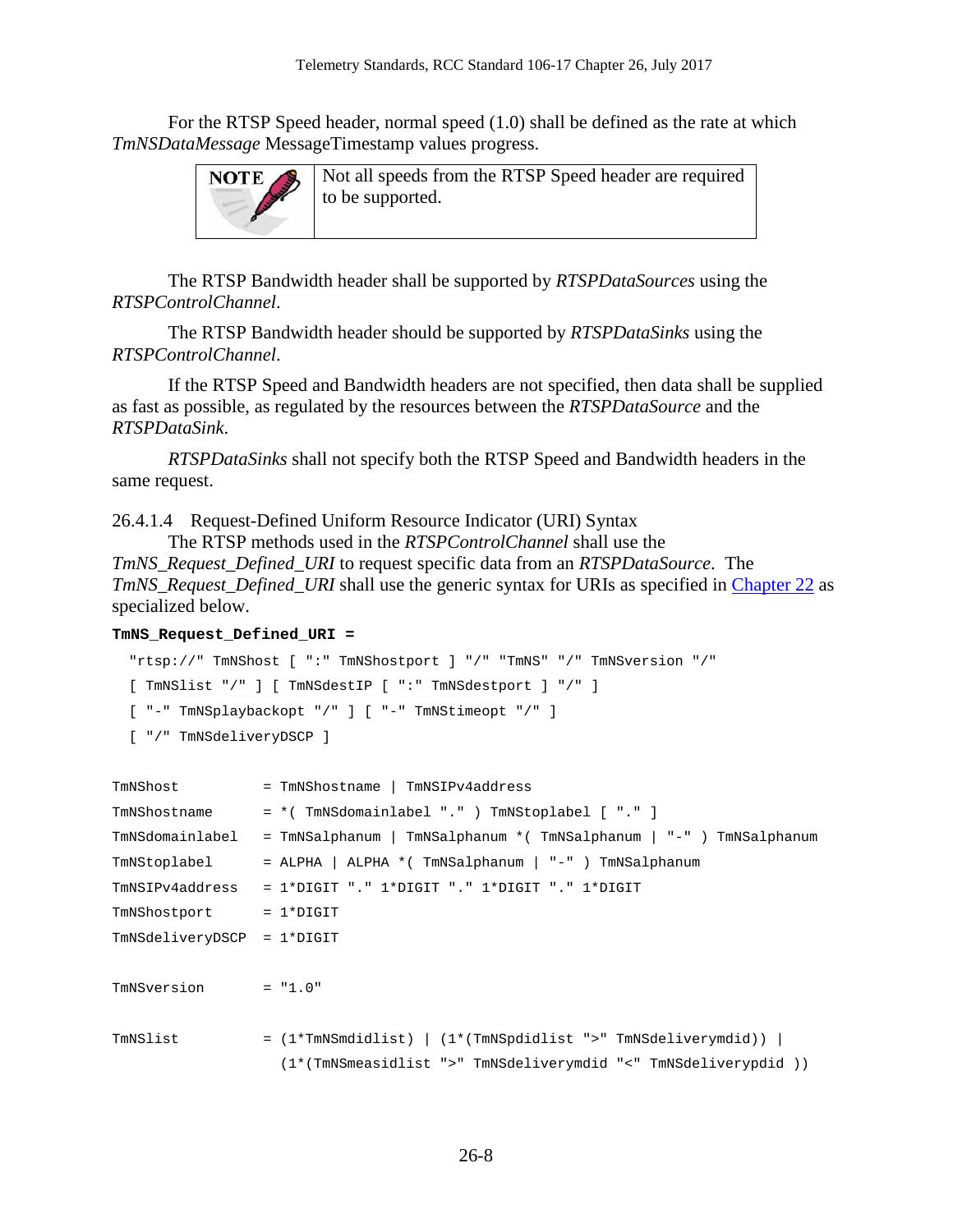```
TmNSmdidlist = 1*( "&" TmNSmdid [ "-" TmNSmdid ] ) 
TmNSmdid = 1*DIGIT 
TmNSpdidlist = 1*( TmNSmdidlist 1*( "@" TmNSpdid [ "-" TmNSpdid ] ) ) 
TmNSpdid = 1*DIGIT 
TmNSmeasidlist = 1*( TmNSpdidlist 1*( "#" TmNSmeasid ["-" TmNSmeasid ] ) ) 
TmNSmeasid = 1*DIGIT 
TmNSdestIP = 1*DIGIT "." 1*DIGIT "." 1*DIGIT "." 1*DIGIT 
TmNSdestport = 1*DIGIT 
TmNSdeliverymdid = 1*DIGIT 
TmNSdeliverypdid = 1*DIGIT 
TmNSplaybackopt = "l" | "p" ; "l" = marked as live data in MessageFlags
                             ; "p" = marked as playback data in MessageFlags 
                            ; default is "p" if not provided 
TmNStimeopt = "o" | "c" i "o" = original timestamps ; "c" = timestamps based on RTSPDataSource current time 
                            ; default is "o" if not provided 
TmNSalphanum = ALPHA | DIGIT
```
All numeric fields of the *TmNS\_Request\_Defined\_URI* shall be interpreted as decimal.

The **TmNShost** and optional **TmNShostport** values shall indicate the IPv4 address and port of the *RTSPDataSource*.

The optional **TmNSdeliveryDSCP** specifies the DSCP marking to which requested *TmNSDataMessages* shall be sent. If the **TmNSdeliveryDSCP** is not specified, the *RTSPDataSource* shall mark all delivered IP packages with the "Best Effort" marking.

A **TmNSlist** that contains a **TmNSmdidlist** shall indicate a *MessageDefinitionID* request type according to Subsection [26.4.1.5.1.](#page-14-0) A request that does not include the **TmNSlist** shall indicate a *MessageDefinitionID* request for all *MessageDefinitionIDs*.

A **TmNSlist** that contains a **TmNSpdidlist** shall indicate a *PackageDefinitionID* request type according to Subsection [26.4.1.5.2.](#page-14-1)

A **TmNSlist** that contains a **TmNSmeasidlist** shall indicate a *MeasurementID* request type according to Subsection [26.4.1.5.3.](#page-14-2)

**TmNSmdid** values separated by a "-" shall indicate a request for an inclusive range of *MDIDs* between the first and last **TmNSmdid** values specified.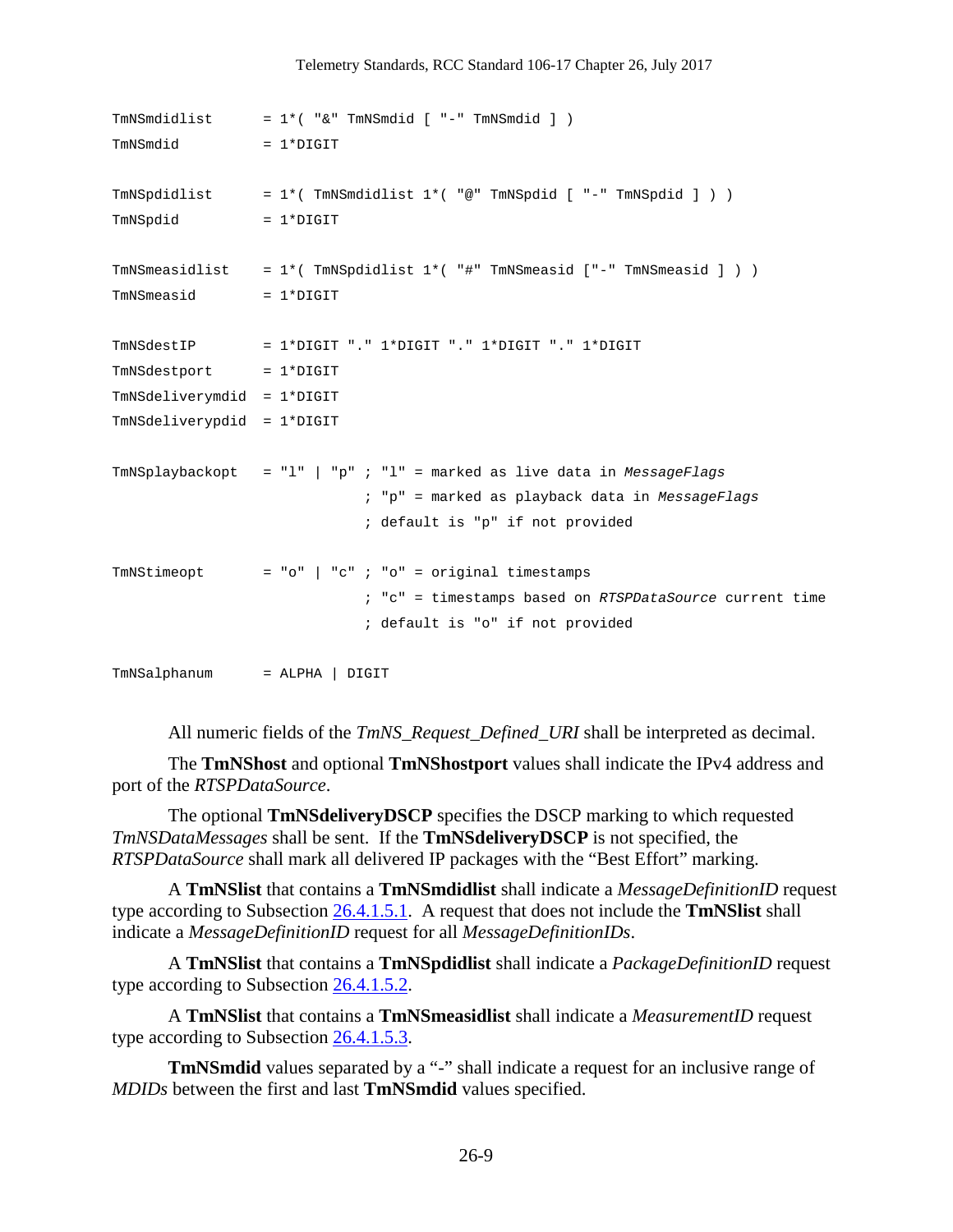**TmNSpdid** values separated by a "-" shall indicate a request for an inclusive range of *PDIDs* between the first and last **TmNSpdid** values specified.

**TmNSmeasid** values separated by a "-" shall indicate a request for an inclusive range of *MeasurementIDs* between the first and last **TmNSmeasid** values specified.

For all request types:

- If present, the TmNSdestIP ":" TmNSdestport value shall indicate the IPv4 address and port to which requested *TmNSDataMessages* shall be sent.
- If present, the **TmNSplaybackopt** value indicates:
	- o The *PlaybackDataFlag* shall be set to 1'b0 when the value is "l";
	- o The *PlaybackDataFlag* shall be set to 1'b1 when the value is "p";

If the TmNSplaybackopt is not present, the PlaybackDataFlag shall be set to 1'b0.

- If present, the **TmNStimeopt** value indicates:
	- o The *TmNSDataMessage* Message Timestamps shall be the original timestamp when the value is "o"
	- o The *TmNSDataMessage* Message Timestamps shall be based on the *RTSPDataSource's* current time when the value is "c"
	- o If the **TmNStimeopt** is not present, the *TmNSDataMessage* Message Timestamps shall be the original timestamp.
- When requesting *Packages* without standard *PackageHeaders* to be delivered using *Packages* with standard *PackageHeaders*, the time expressed using the delivery **MessageTimestamp** and delivery *PackageTimeDelta* shall be equivalent to the time expressed by the requested **MessageTimestamp**.



As noted in RFC [2](#page-13-0)068<sup>2</sup>, "servers should be cautious about depending on URI lengths above 255 bytes because some older client or proxy implementations may not properly support these lengths." The appropriate error status code specified in RFC 2326 for "Request-URI Too Large" is "414".

### <span id="page-13-1"></span>26.4.1.5 Request Types

*RTSPDataSources* shall return valid *TmNSDataMessages* based on the particular request type as described in the following sections.

If none of the requested *MessageDefinitionIDs* are defined in an *RCDataSource's RCDataSource* list, the *RCDataSource* shall return a status code of 412 ("Precondition Failed").

If no *TmNSDataMessages* are available on the *RTSPDataSource* for all requested *MessageDefinitionIDs*, the *RTSPDataSource* shall transmit an End of Data Indication (see Subsection [26.4.2.2\)](#page-16-1) prior to closing the *RCDataChannel*.



Since the *RTSPDataSource* returns ALL data that match its request criteria, it is possible that the combination of a particular request and data present at an *RTSPDataSource* will result in duplicate data being returned. The

<span id="page-13-0"></span> <sup>2</sup> Internet Engineering Task Force. "Hypertext Transfer Protocol – HTTP/1.1." RFC 2068. Obsoleted by RFC 2616. January 1997. Retrieved 8 May 2017. Available at [https://datatracker.ietf.org/doc/rfc2068/.](https://datatracker.ietf.org/doc/rfc2068/)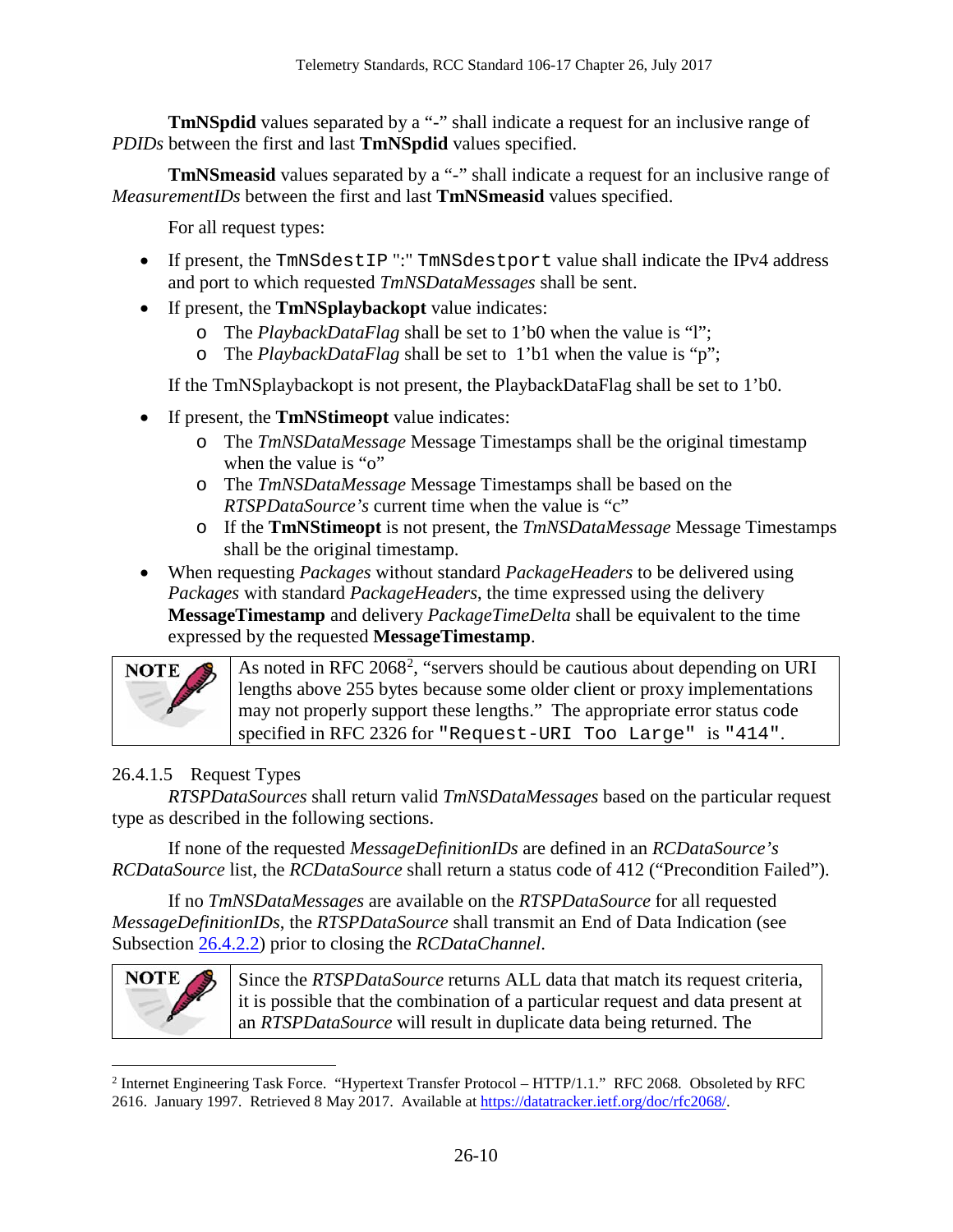| possibility of this data duplication can be reduced or eliminated by |
|----------------------------------------------------------------------|
| generating a more specific request.                                  |

### <span id="page-14-0"></span>*26.4.1.5.1 MessageDefinitionID Request (TmNSmdid)*

*RTSPDataSources* processing a *MessageDefinitionID* request shall adhere to the following requirements.

- All *TmNSDataMessages* matching the requested *MessageDefinitionID(s)* within the timeframe specified shall be delivered.
- Delivered *TmNSDataMessages* shall be labeled with the original *MessageDefinitionID(s)*.
- The delivered *TmNSDataMessages* Message Timestamp value is governed by the presence or absence of the **TmNStimeopt** value in the *TmNS\_Request\_Defined\_URI.*
- Delivered *TmNSDataMessages* shall retain the **ApplicationDefinedFields***,*  **MessageFlags***,* and **StatusFlags** fields from the original *TmNSDataMessages*.

### <span id="page-14-1"></span>*26.4.1.5.2 PackageDefinitionID Request (TmNSpdid)*

*RTSPDataSources* processing a *PackageDefinitionID* request shall adhere to the following requirements.

- Valid *TmNSDataMessages* shall be delivered containing the original *Packages*  matching the requested *PackageDefinitionID(s)*. Instances of the *Packages* to be delivered may be refined through the specification of *MessageDefinitionIDs*; otherwise, ALL instances of the *Packages* within the timeframe specified shall be delivered.
- Delivered *TmNSDataMessages* shall be labeled with the *MessageDefinitionID* set to the value specified in **TmNSdeliverymdid**.
- Delivered *TmNSDataMessages* shall follow the requirements in Subsection [26.5.4](#page-19-0) for handling *MessageFlags* fields.
- Any *ApplicationDefinedFields* in the delivered *TmNSDataMessages* shall indicate conditions on the *RTSPDataSource* delivering the *TmNSDataMessages*, not the original *RTSPDataSource*.

26.4.1.5.2.1 *PackageDefinitionID* Request Standard PackageHeader Handling *RTSPDataSources* processing a *PackageDefinitionID* request shall deliver all requested *Packages* from original *Packages* that use the standard *PackageHeader*.

26.4.1.5.2.2 *PackageDefinitionID* Request Non-Standard PackageHeader Handling *RTSPDataSources* processing a *PackageDefinitionID* request and that support extraction from *Packages* that do not use the standard *PackageHeader* shall deliver all requested *Packages*  from original *Packages* that do not use the standard *PackageHeader.*

### <span id="page-14-2"></span>*26.4.1.5.3 MeasurementID Request (TmNSmeasid)*

*RTSPDataSources* processing a *MeasurementID* request shall adhere to the following requirements.

• Valid *TmNSDataMessages* shall be delivered containing *Packages* with the *MeasurementData* matching the requested *MeasurementID(s)*. Instances of the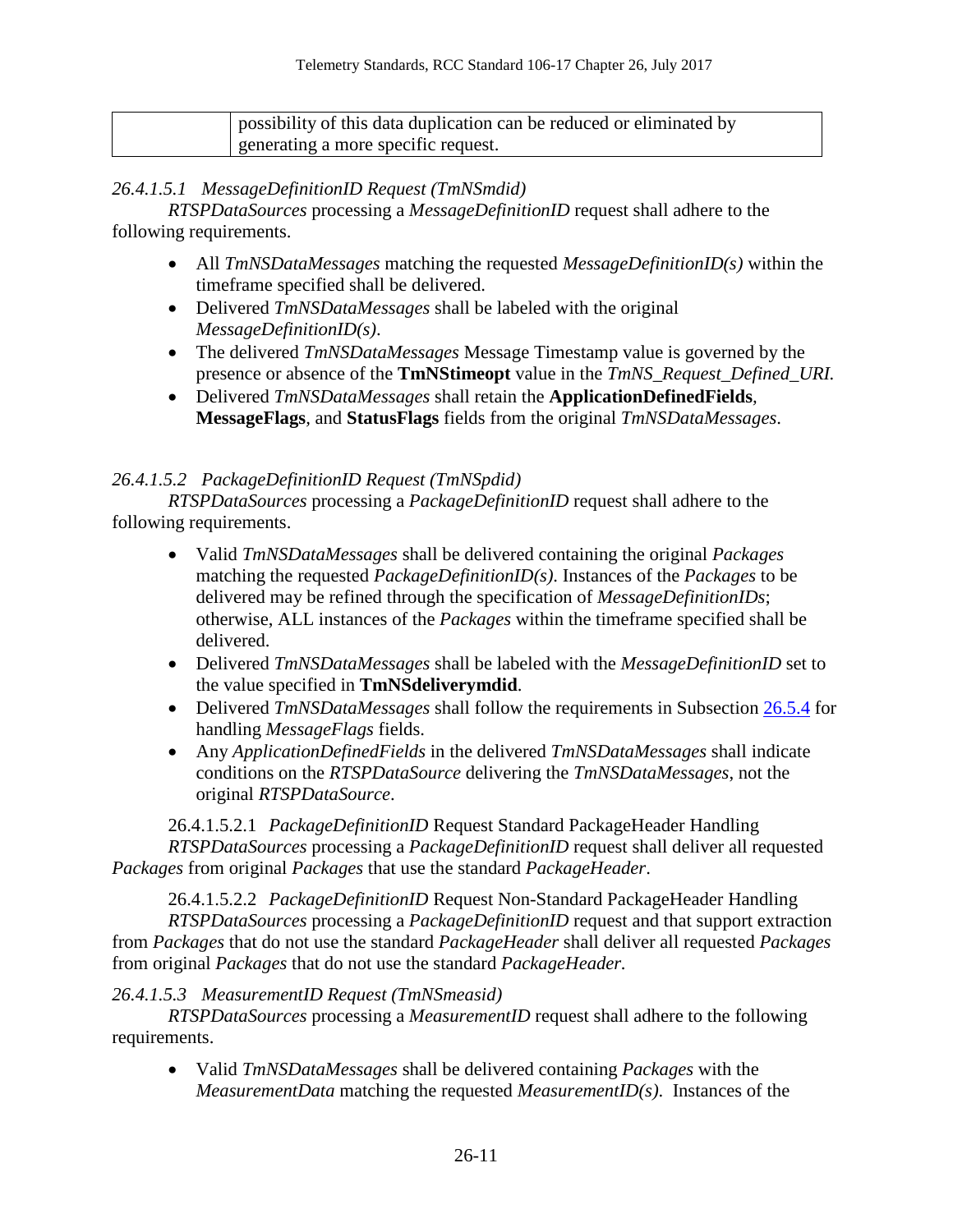*MeasurementData* to be delivered may be refined through the specification of *MessageDefinitionIDs* and/or *PackageDefinitionIDs*; otherwise, ALL instances of *MeasurementData* within the timeframe specified shall be delivered.

- Delivered *TmNSDataMessages* shall be labeled with the *MessageDefinitionID* field in the *TmNSDataMessageHeader* set to the value specified in **TmNSdeliverymdid**.
- Delivered *TmNSDataMessages* shall contain *Packages* according to the *PackageDefinition* corresponding to the **TmNSdeliverypdid**.
- Delivered *TmNSDataMessages* shall follow the requirements in Subsection [26.5.4](#page-19-0) for handling **MessageFlags** fields.
- Any **ApplicationDefinedFields** in the delivered *TmNSDataMessages* shall indicate conditions on the *RTSPDataSource* delivering the *TmNSDataMessages*, not the original *RTSPDataSource.*
- A requested *Package* containing the requested *MeasurementData* shall have one and only one corresponding delivery *Package*.

### 26.4.1.5.3.1 MeasurementID Request Standard PackageHeader Handling

*RTSPDataSources* processing a *MeasurementID* request shall adhere to the following requirements.

- The *RTSPDataSource* shall deliver all requested *MeasurementData* from original *Packages* that use the standard *PackageHeader*.
- For each original *Package* that uses the standard *PackageHeader*, the corresponding *Package* in the delivered *TmNSDataMessage* shall have a *Package Time* equal to the *Package Time* of the original *Package* according to the *PackageDefinition*  corresponding to the **TmNSdeliverypdid***.*

26.4.1.5.3.2 MeasurementID Request Non-Standard PackageHeader Handling *RTSPDataSources* processing a *MeasurementID* request and that support extraction from *Packages* that do not use the standard *PackageHeader* shall adhere to the following requirements.

- The *RTSPDataSource* may deliver some or all requested *MeasurementData* from original *Packages* that do not use the standard *PackageHeader.*
- For each original *Package* that does not use the standard *PackageHeader*, the corresponding *Package* in the delivered *TmNSDataMessage* shall have a *Package Time* equal to the *Message Time* of the original *Package* according to the *PackageDefinition* corresponding to the **TmNSdeliverypdid**.



A more accurate timestamp can be used through a custom *PackageHeader* if one is available; however, interoperability should still be maintained without the use of a custom *PackageHeader* timestamp.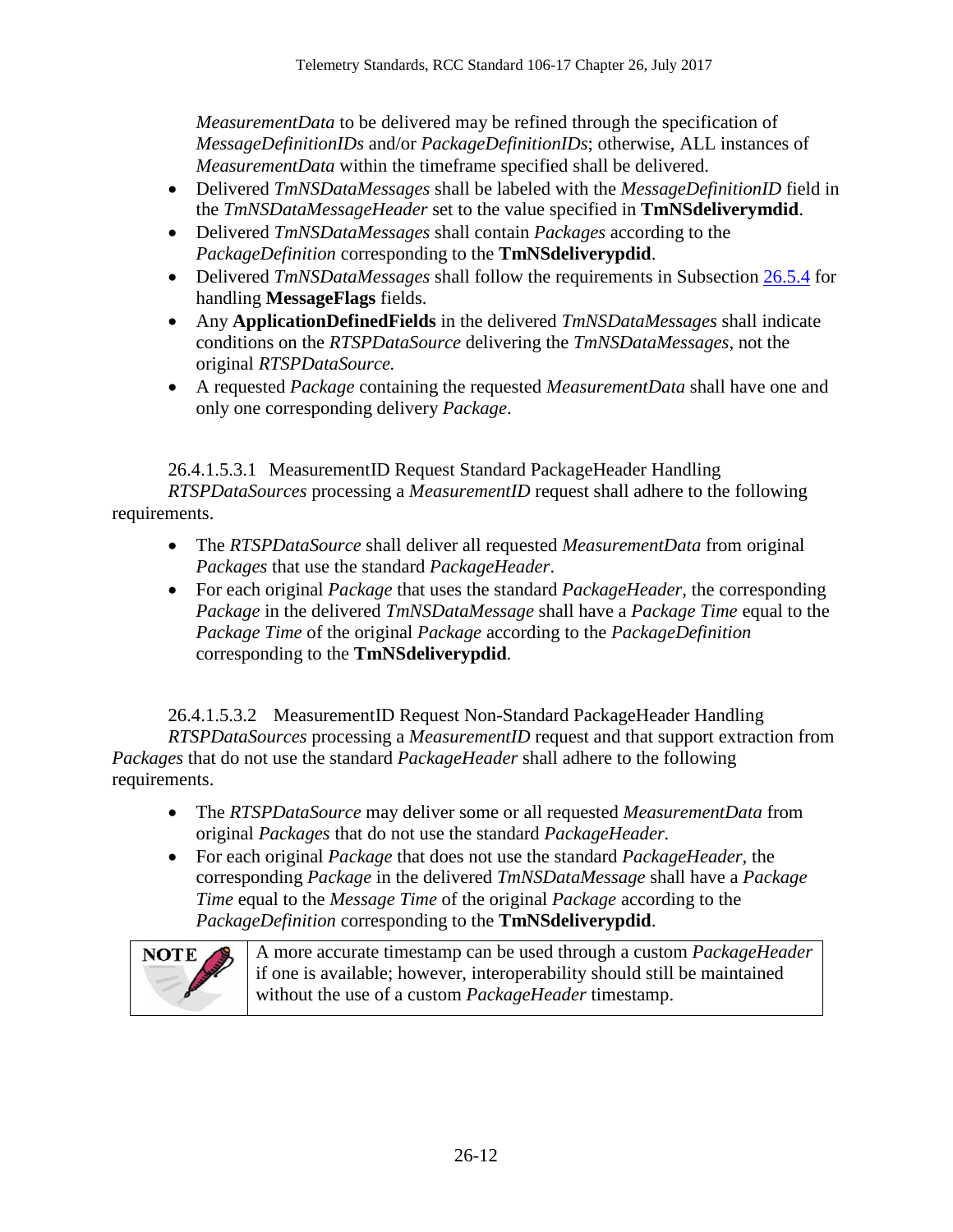<span id="page-16-0"></span>26.4.2 RTSP-Based Data Channel (*RTSPDataChannel*)

The operation of the *RTSPDataChannel* shall be controlled by the *RTSPControlChannel* as specified in Subsection [26.4.1.](#page-7-1) The *RTSPDataChannel* transport protocol (TCP or UDP) is specified in the transport header of the *DataRequest*.

*RTSPDataChannel* messages shall use the standard *TmNSDataMessage* structure and mechanisms as specified in [Chapter 24.](http://www.wsmr.army.mil/RCCsite/Documents/106-17_Telemetry_Standards/Chapter24.pdf)

Upon receipt of a valid SETUP request, an *RTSPDataSource* shall open the *RTSPDataChannel* socket.

Upon receipt of a valid PLAY request, an *RTSPDataSource* shall attempt to transmit requested data to the *RTSPDataChannel* socket.

Upon receipt of a TEARDOWN request, an *RTSPDataSource* shall close the *RTSPDataChannel* socket.

After receiving the TEARDOWN response, an *RTSPDataSink* shall close the *RTSPDataChannel* socket.



Handling data loss on a *DataChannel* is not addressed by this standard.

### 26.4.2.1 TCP-Based RTSPDataChannel

Prior to issuing a SETUP request, an *RTSPDataSink* shall open the *RTSPDataChannel* socket. The *RTSPDataSink* shall execute a listen on the socket and optionally obtain an ephemeral TCP port number (which would be included in the transport header).

Upon receipt of a SETUP request, an *RTSPDataSource* shall execute a connect on the socket (the SETUP request's transport header contains the transport protocol information).

<span id="page-16-1"></span>26.4.2.2 End of Data Indication

When the *RTSPDataSource* is ready to close the *RTSPDataChannel*, it shall deliver an End of Data Indicator to the *RTSPDataSink*.

The *RTSPDataSource* may set the **EndOfDataFlag** in the *TmNSDataMessageHeader* of the last *TmNSDataMessage* prior to sending the last *TmNSDataMessage* to the *RTSPDataSink*. Alternatively, or if no *TmNSDataMessages* have been sent, the *RTSPDataSource* shall deliver a *TmNSDataMessage* with no *TmNSDataMessagePayload* and the following values in the *TmNSDataMessageHeader*:

- Set MessageFlags to 16'h0001, which sets only the EndOfDataFlag
- Set MessageDefinitionID to 32'd0.
- Set MessageDefinitionSequenceNumber to 32'd0.
- Set MessageLength to 32'd24.
- Set MessageTimestamp to 64'd0.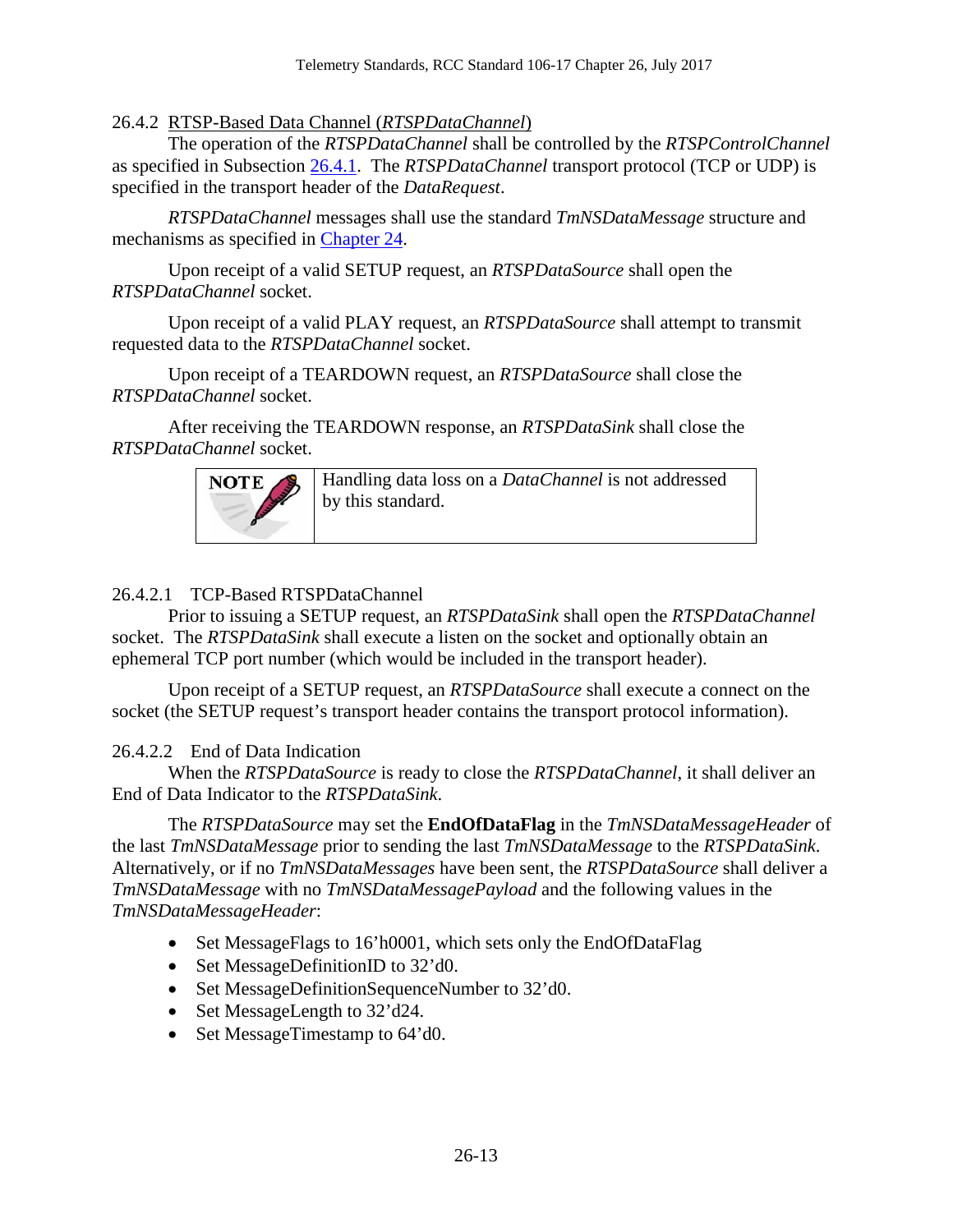### <span id="page-17-0"></span>26.4.3 Reliability Critical (RC) Delivery Protocol

The RC Delivery Protocol is the *TmNS*-specific application-level method of delivering *TmNSDataMessages* via TCP.



The RC Delivery Protocol section and all related subsections specify how to deliver *TmNSDataMessages* when reliability of data delivery is more important than low latency or high throughput.

26.4.3.1 RC Delivery Protocol Data Channel (RCDataChannel)

*RCDataSources* and *RCDataSinks* shall support the *RTSPDataChannel* as defined in Subsection [26.4.2.](#page-16-0)

*RCDataSources* shall transport *TmNSDataMessages* to the *RCDataSink*'s IP address and the destination port specified in the transport header.

26.4.3.2 RC Delivery Protocol Control Channel (RCControlChannel)

*RCDataSources* and *RCDataSinks* shall exchange control commands and parameters using the *RTSPControlChannel*, as defined in Subsection [26.4.1.](#page-7-1) This section specifies additional constraints on using the *RTSPControlChannel* as the *RCControlChannel*.

The RTSP transport header shall specify TCP, which shall be used for the transport of *TmNSDataMessages* on the *RCDataChannel*.

A *DataRequest* from an *RCDataSink* shall use at least one of the following three request types as specified in Subsection [26.4.1.5:](#page-13-1)

- MessageDefinitionID request;
- PackageDefinitionID request;
- MeasurementID request.

### <span id="page-17-1"></span>26.4.4 Request-Defined Data Channel

This section is a placeholder for future growth.

### <span id="page-17-2"></span>**26.5** *TmNSDataMessage* **Transfer Rules**

*DataSources* and *DataSinks* shall comply with the standard *TmNSDataMessage* structure and mechanisms, as specified in [Chapter 24.](http://www.wsmr.army.mil/RCCsite/Documents/106-17_Telemetry_Standards/Chapter24.pdf) *DataSources* shall adhere to the following *TmNSDataMessage* transfer rules.

- 1. Multiple sequences of *TmNSDataMessages* that contain different *MessageDefinitionIDs* may be sent to the same multicast or unicast destination address.
- 2. Multiple *DataSources* shall not send *TmNSDataMessages* with the same *MessageDefinitionID* to the same destination address unless the multiple *DataSources* synchronize the incrementing of the **MessageSequenceNumber** field in accordance with the sequence number convention specified in Subsection [26.5.1.](#page-18-0)
- 3. Replicated *TmNSDataMessages* may be sent to multiple destination addresses provided rule 2 above is not violated.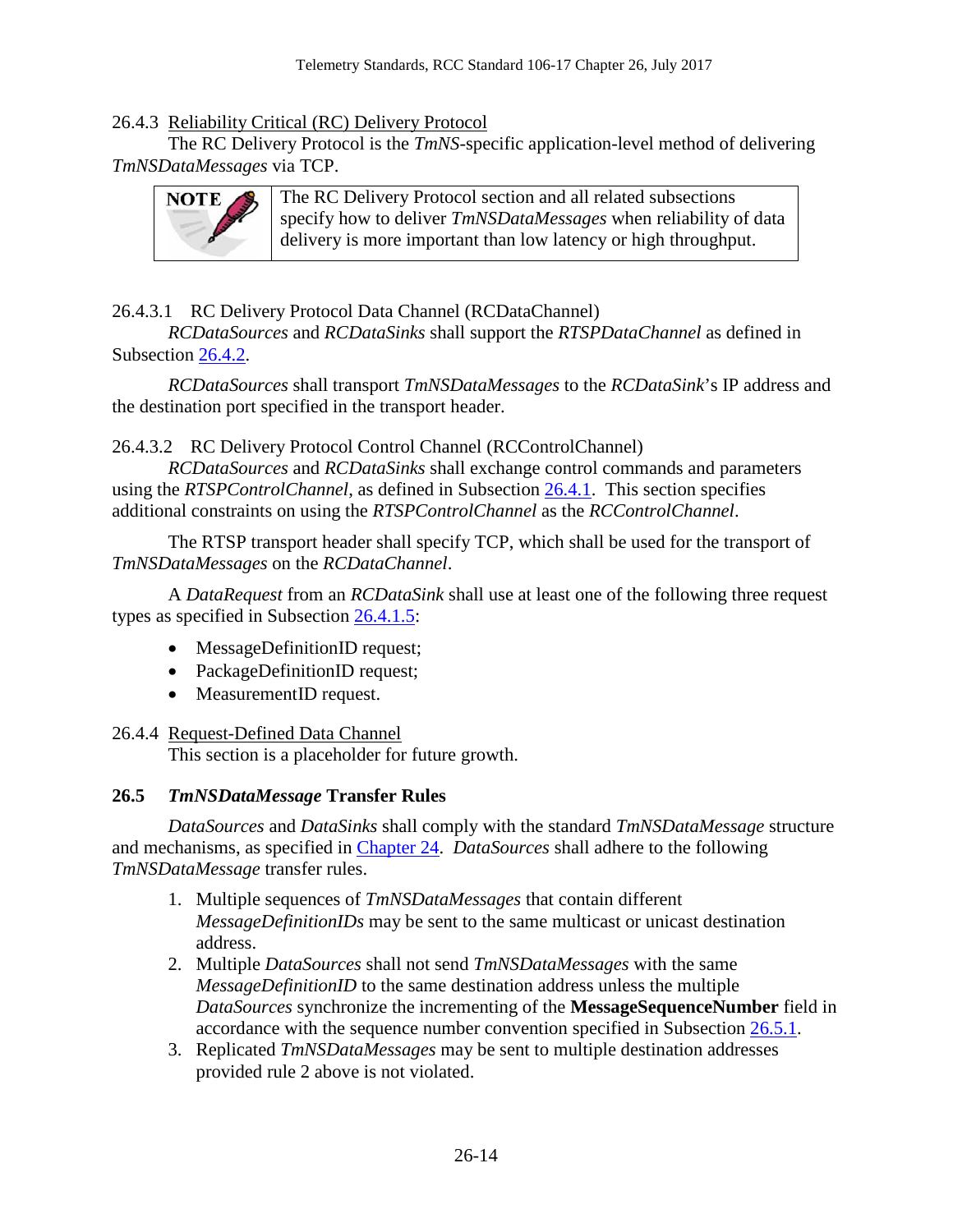

When adding *Packages* to the acquisition *TmNSDataMessage* payload, a *DataSource* should use a mechanism taking the minimum of "maximum message size" and "maximum elapsed time" variables to determine when to send a complete *TmNSDataMessage* of sampled data.

### <span id="page-18-0"></span>26.5.1 Sequence Numbering Convention

Each *TmNSDataMessageHeader* contains a **MessageSequenceNumber** field whose value increments by one for each *TmNSDataMessage* instance in a sequence of *TmNSDataMessages*. The **MessageSequenceNumber** value shall wrap to zero after  $2^{32} - 1$ . The wrapping of the **MessageSequenceNumber** value to zero shall not indicate a loss.

For *DataSources* generating *TmNSDataMessages*, **MessageSequenceNumber** values are assigned on a per-*MessageDefinitionID* basis.

The **MessageSequenceNumber** value shall not repeat consecutively or be generated out of order for a particular sequence of *TmNSDataMessages*, including when two or more *DataSources* generate *TmNSDataMessages* with the same *MessageDefinitionID*.

The **MessageSequenceNumber** field for a *TmNSDataMessage* sequence shall be set to zero upon one of the following:

- The power-up or reset of the *NetworkNode* generating the corresponding *TmNSDataMessage* sequence;
- The configuration, reconfiguration, or reset of the *TmNSApp* generating the corresponding *TmNSDataMessage* sequence;
- The instantiation of a Request-Defined *DataChannel* generating the corresponding *TmNSDataMessage* sequence.

### <span id="page-18-1"></span>26.5.2 Timestamp Convention

The **MessageTimestamp** value of a given *TmNSDataMessage* shall be no earlier than all of the acquisition times of *MeasurementData* samples in the previous *TmNSDataMessage*  instance in the sequence of *TmNSDataMessages*. See Subsection [26.5.1](#page-18-0) for the description of a sequence of *TmNSDataMessages*.

### <span id="page-18-2"></span>26.5.3 TmNSDataMessage Fragmentation

*TmNSDataMessages* support being broken up into multiple fragments. The **MessageFragmentationFlags** of the *TmNSDataMessageHeader* identify how to reconstruct a full *TmNSDataMessage*. All fragments of a *TmNSDataMessage* shall include the same value for the **MessageTimestamp** and **MessageFlags** fields in their *TmNSDataMessageHeader* with the following exception for the **MessageFragmentationFlags** bits:

- The first fragment shall set the **MessageFragmentationFlags** bits to "2'b01" (*TmNSDataMessage* with the first fragment);
- Each middle fragment shall set the **MessageFragmentationFlags** bits to "2'b10" (*TmNSDataMessage* with a middle fragment);
- The last fragment shall set the **MessageFragmentationFlags** bits to "2'b11" (*TmNSDataMessage* with the last fragment).

Each fragment's **MessageSequenceNumber** field value shall follow the sequence numbering convention as described in Subsection [26.5.1.](#page-18-0)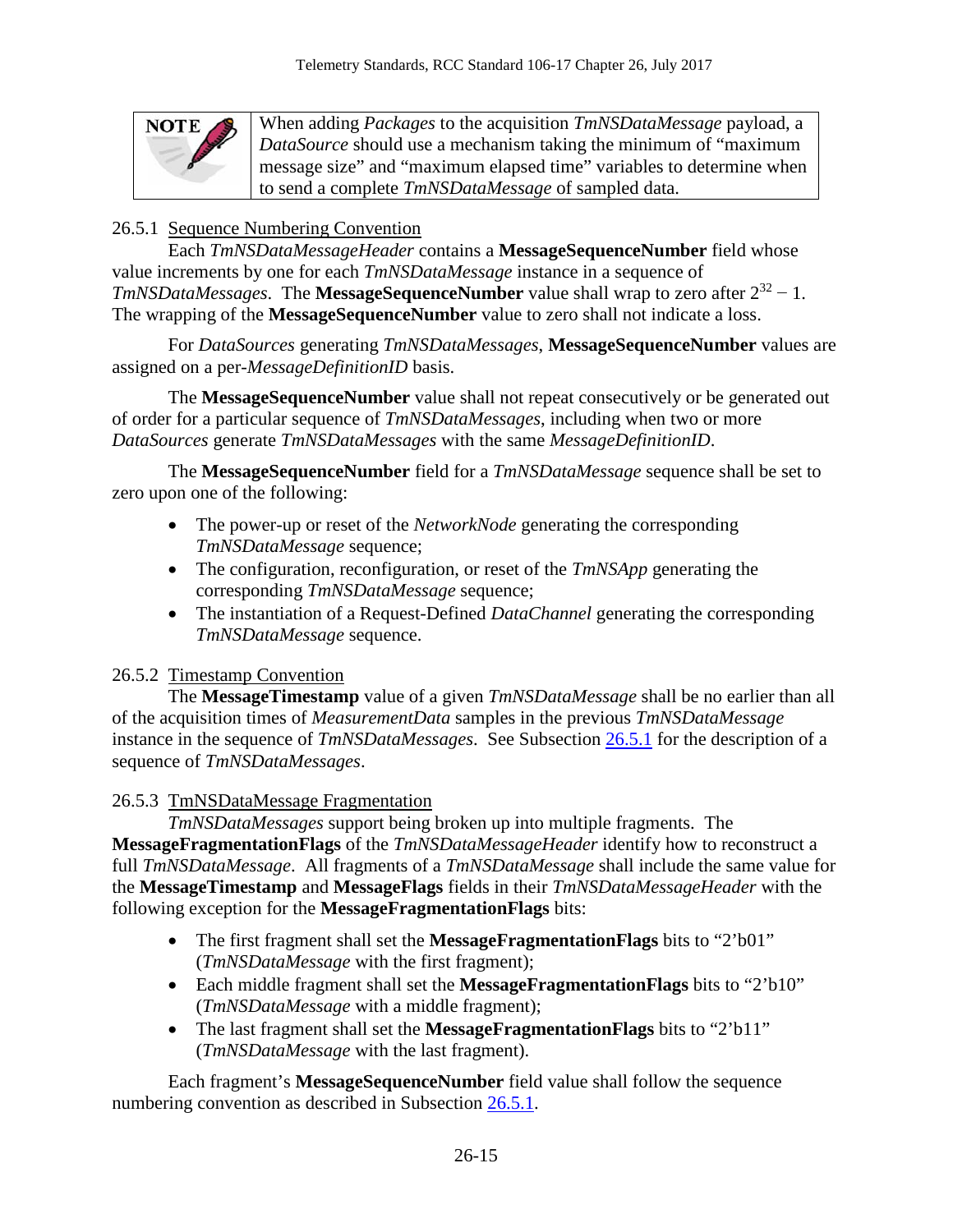<span id="page-19-0"></span>26.5.4 Generating *TmNSDataMessages* from Other *TmNSDataMessages* Convention

*DataSources* that combine data from multiple *TmNSDataMessages* into a new *TmNSDataMessage* shall bitwise-OR the following *DataSource*-specific **MessageFlags** from the original *TmNSDataMessages* to form the resultant *DataSource*-specific **MessageFlags**:

### **DataSourceHealthFlag**

**DataSourceTimeLockFlag**

### **DataSourceAcquiredDataFlag**

Any **ApplicationDefinedFields** in the transferred *TmNSDataMessages* shall indicate conditions on the *DataSource* delivering the *TmNSDataMessages*, not the original *DataSource* (the **ApplicationDefinedFields** from the original *TmNSDataMessages* are discarded).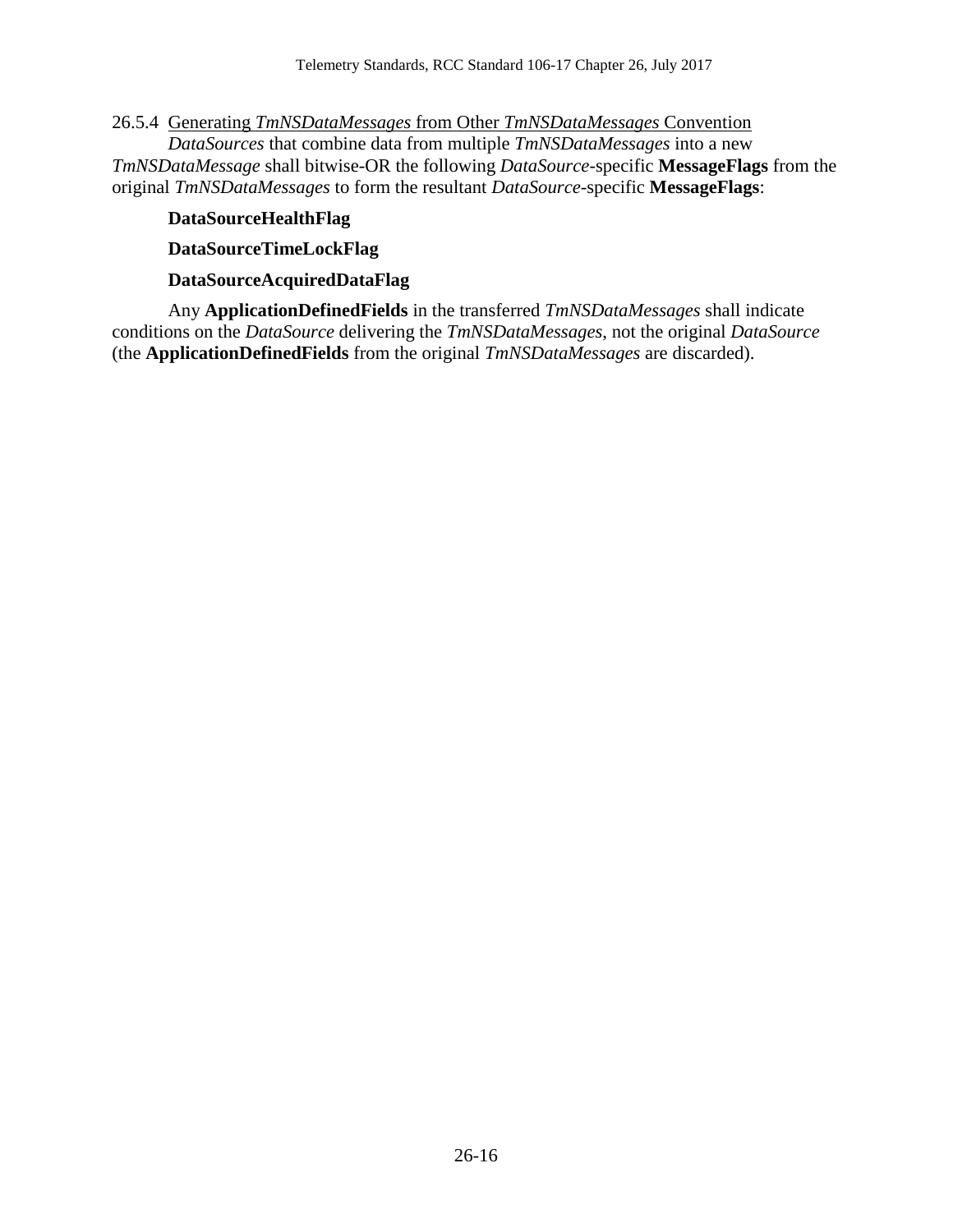## **APPENDIX 26-A**

### <span id="page-20-0"></span>**Citations**

Internet Engineering Task Force. "Hypertext Transfer Protocol – HTTP/1.1." RFC 2068. Obsoleted by RFC 2616. January 1997. Retrieved 8 May 2017. Available at [https://datatracker.ietf.org/doc/rfc2068/.](https://datatracker.ietf.org/doc/rfc2068/)

———. "Real Time Streaming Protocol (RTSP)." RFC 2326. Obsoleted by RFC 7826. April 1998. Retrieved 8 May 2017. Available at [https://datatracker.ietf.org/doc/rfc2326/.](https://datatracker.ietf.org/doc/rfc2326/)